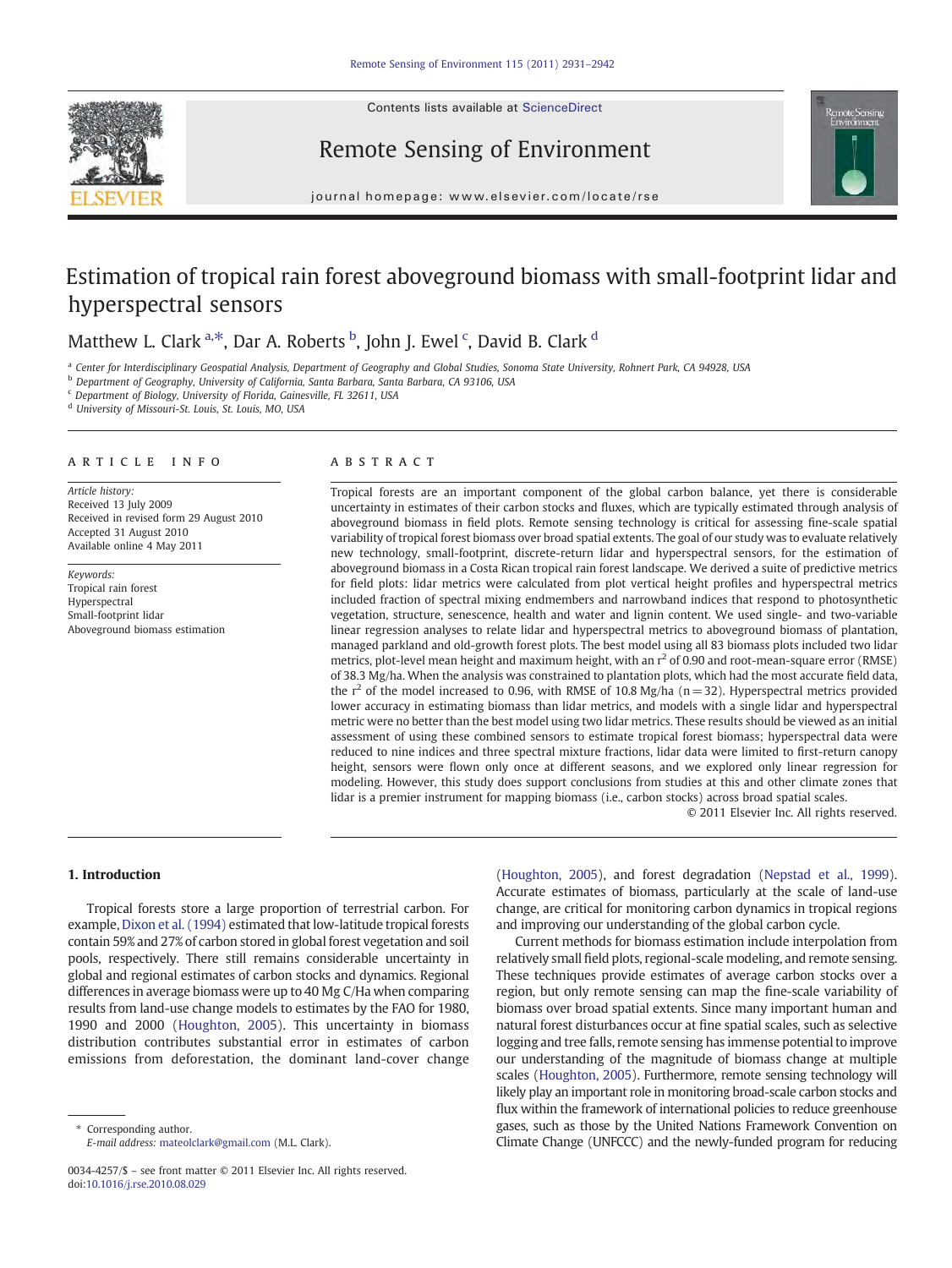<span id="page-1-0"></span>emissions from deforestation and forest degradation, or REDD [\(Angelsen](#page-9-0) [et al., 2009; DeFries et al., 2007; Rosenqvist et al., 2003](#page-9-0)).

Remote sensing of estimated aboveground biomass (hereafter referred to as biomass) in the tropics has traditionally focused on the use of imagery from passive optical and synthetic aperture radar (SAR) sensors. Broadband indices from passive optical satellite imagery, such as the Normalized Difference Vegetation Index (NDVI), have been correlated with biomass in tropical landscapes [\(Foody et al., 2003; Sader](#page-10-0) [et al., 1989; Steininger, 2000](#page-10-0)). However, the relationship typically holds only across young secondary tropical forest types as NDVI saturates with the increased leaf area found in older, structurally complex forests. SAR backscatter responds to the structural and dielectric (i.e., water content) properties of vegetation and, in contrast to optical sensors, penetrates clouds — an important capability in tropical regions. Metrics from SAR are sensitive to biomass for secondary tropical forests up to  $>60$  Mg/ha [\(Luckman et al., 1997\)](#page-10-0), yet this sensitivity decreases when estimating biomass of denser forests [\(Imhoff, 1995; Kasischke et al., 1997; Santos](#page-10-0) [et al., 2003](#page-10-0)). Furthermore, radar applications are limited by terrain, speckle, and surface moisture ([Rosenqvist et al., 2003\)](#page-11-0). Recently, [Saatchi](#page-11-0) [et al. \(2007\)](#page-11-0) demonstrated considerable potential from sensor fusion, in which a binary decision tree was used to select from a combination of SAR and optical variables to estimate biomass over the Brazilian Amazon with an overall accuracy of 81% over a biomass range between 100 and 400 Mg/Ha.

Light detection and ranging (lidar) is a highly successful technology for estimating forest height, volume and biomass [\(Clark et al., 2004;](#page-10-0) [Drake et al., 2002; Lefsky et al., 2002a, b; Næsset, 1997; Nilsson, 1996\)](#page-10-0). Full-waveform lidar sensors record a detailed height distribution of surfaces illuminated by the laser pulse in footprints from 1 to 80 m and can be found on spaceborne systems, such as the Geoscience Laser Altimeter System (GLAS) sensor on the ICESat satellite ([Lefsky et al.,](#page-10-0) [2002b; Lefsky et al., 2007\)](#page-10-0). In contrast, small-footprint lidar sensors record discrete heights at peak returns of light within 0.25- to 0.60-m footprints and are typically flown in helicopters or airplanes [\(Lefsky](#page-10-0) [et al., 2002b](#page-10-0)). Small-footprint datasets tend to have high point density and their multiple discrete heights can be used to synthesize a height profile, similar to a waveform, over an area such as a plot or an individual tree [\(Blair & Hofton, 1999; Lefsky et al., 2002b\)](#page-10-0).

There has been a considerable amount of research using lidar sensors to assess structural properties of temperate and boreal forests, yet few studies come from tropical forests. [Drake et al. \(2002\)](#page-10-0) used metrics from large-footprint lidar waveforms (LVIS sensor, 25-m diameter footprints) to estimate plot-scale quadratic mean stem diameter, basal area, and biomass over a range of tropical forests at the La Selva Biological Station, Costa Rica. An important metric was the height of median energy (HOME) of the waveform above themean noise level, which responds to returns from ground and canopy surfaces, and is sensitive to vertical canopy structure and openness. A regression model using HOME to estimate biomass had an  $r^2$  of 0.89, root-mean-square error (RMSE) of 22.5 Mg/ha, and did not saturate with increasing forest height and complexity. In a later study, the HOME metric was not as strong in predicting biomass of seasonally drier tropical forests in Panama ([Drake](#page-10-0) [et al., 2003](#page-10-0)). This lack of generality across sites was attributed to differences in allometric equations used to estimate plot-level biomass from stem diameter at the two sites. [Clark et al. \(2004\)](#page-10-0) demonstrated the effectiveness of a small-footprint lidar (FLI-MAP sensor used in this study) to estimate mean tree height for plantation plots at La Selva. Plantations with average height from 0.4 to 18.5 m were estimated using plot mean lidar height with a model  $r^2$  of 0.97 and 1.08-m RMSE. [Lefsky et al. \(2007\)](#page-10-0) presented a new method to estimate forest height from GLAS large-footprint (52 to 90 m) waveforms. The effect of terrain on waveforms was reduced using correction factors derived from field and airborne lidar, and the final cross-site model estimated heights with an  $r^2$  of 0.83 and RMSE of 5 m.

Hyperspectral sensors, or imaging spectrometers, typically measure the electromagnetic spectrum in  $>100$  narrow bands spanning 400 to 2500 nm. Data from these passive sensors are sensitive to forest biochemistry and biophysical properties ([Asner, 1998](#page-9-0)). For tropical and sub-tropical forests, airborne and satellite hyperspectral sensors have been found useful for spectral discrimination of tree species, functional groups and biodiversity [\(Asner et al., 2008a, b; Carlson et al., 2007; Clark](#page-9-0) [et al., 2005; Kalacska et al., 2007a; Lucas et al., 2008](#page-9-0)), assessing canopy biochemistry and physiology ([Asner et al., 2006; Asner & Vitousek,](#page-10-0) [2005\)](#page-10-0), and leaf- to canopy-scale structure ([Asner et al., 2008a; Kalacska](#page-9-0) [et al., 2007b\)](#page-9-0). It is anticipated that a synergy of information from hyperspectral and lidar sensors can improve estimates of biomass and other forest structure properties, especially if hyperspectral data are used to provide canopy species, phenology, stress and biochemical information ([Asner et al., 2007; Asner et al., 2008b; Koetz et al., 2007;](#page-9-0) [Rosenqvist, et al., 2003; Swatantran et al., in press](#page-9-0)). In a northern temperate forest, [Anderson et al. \(2008\)](#page-9-0) used LVIS waveform metrics (i.e., HOME) and hyperspectral minimum noise fraction transform (MNF) bands to estimate biomass. The LVIS HOME metric predicted biomass with an  $r^2$  of 0.27, 13 MNF bands predicted biomass with an  $r^2$ of 0.30, while the model  $r^2$  increased to 0.39 with combined lidar and hyperspectral data. [Swatantran et al. \(in press\)](#page-11-0) examined LVIS waveform metrics and hyperspectral indices and spectral mixture fractions for estimating biomass of Sierra Nevada, California mixedconifer forests. Biomass was best estimated with lidar metrics over hyperspectral metrics, although there was non-significant evidence that species-level stratification, obtained from hyperspectral analysis, could improve biomass estimates.

The goal of our study was to assess small-footprint lidar and hyperspectral datasets for the estimation of aboveground biomass in a tropical rain forest landscape. We derive a suite of lidar and hyperspectral metrics that were thought to respond to vegetation biomass in tropical and other ecosystems and we use linear regression to estimate plot-scale aboveground biomass from these metrics.

#### 2. Methods

#### 2.1. Study site and materials

#### 2.1.1. Study site

This study was conducted at La Selva Biological Station, a research reserve managed by the Organization for Tropical Studies (OTS) in the Sarapiquí cantón of Costa Rica (84°00′13.0″ W, 10°25′52.5″ N). This site receives on average 4244 mm of precipitation annually, with a relatively dry season from January to April and a second, less severe dry season from August to October, with monthly average precipitation of 217 and 395 mm for the two dry seasons, respectively ([Frankie et al., 1974](#page-10-0); OTS meteorological data 1957–2006, [http://www.ots.ac.cr\)](http://www.ots.ac.cr). The old-growth forest in the reserve is classified as Tropical Wet Forest in the Holdridge Life Zone system [\(Holdridge, 1971\)](#page-10-0) and includes at least 400 tree species (OTS flora data, <http://www.ots.ac.cr>).

#### 2.1.2. Field data

We focused our analyses on plots established in old-growth forest and experimental plantations within the reserve [\(Fig. 1](#page-2-0)). Old-growth plot data came from 18 0.5-ha long-term study plots, which are randomly placed within three edaphic types: relatively fertile inceptisols on flat, old alluvial terraces, relatively infertile ultisols areas along ridges, and ultisols on steep slopes (CARBONO Project; [Clark & Clark, 2000\)](#page-10-0). The plots were mapped within the La Selva grid system and converted to the UTM Zone 16 projection, WGS84 datum using a linear transformation equation [\(Clark et al., 2004](#page-10-0)). Each 0.5-ha CARBONO plot [\(Fig. 1; Fig. 2](#page-2-0) — white line in old-growth inset) has x,y locations of tree stems measured relative to each plot's origin. These stems were mapped in the La Selva grid system for each plot, and then all stems were reprojected to the UTM projection. Each 0.5-ha plot (macroplot) was divided into 3 square subplots with 30 m sides (0.09 ha) and spaced 5 m apart [\(Fig. 2](#page-2-0) — solid lines in oldgrowth). Aboveground biomass for each tree  $>10$ -cm diameter within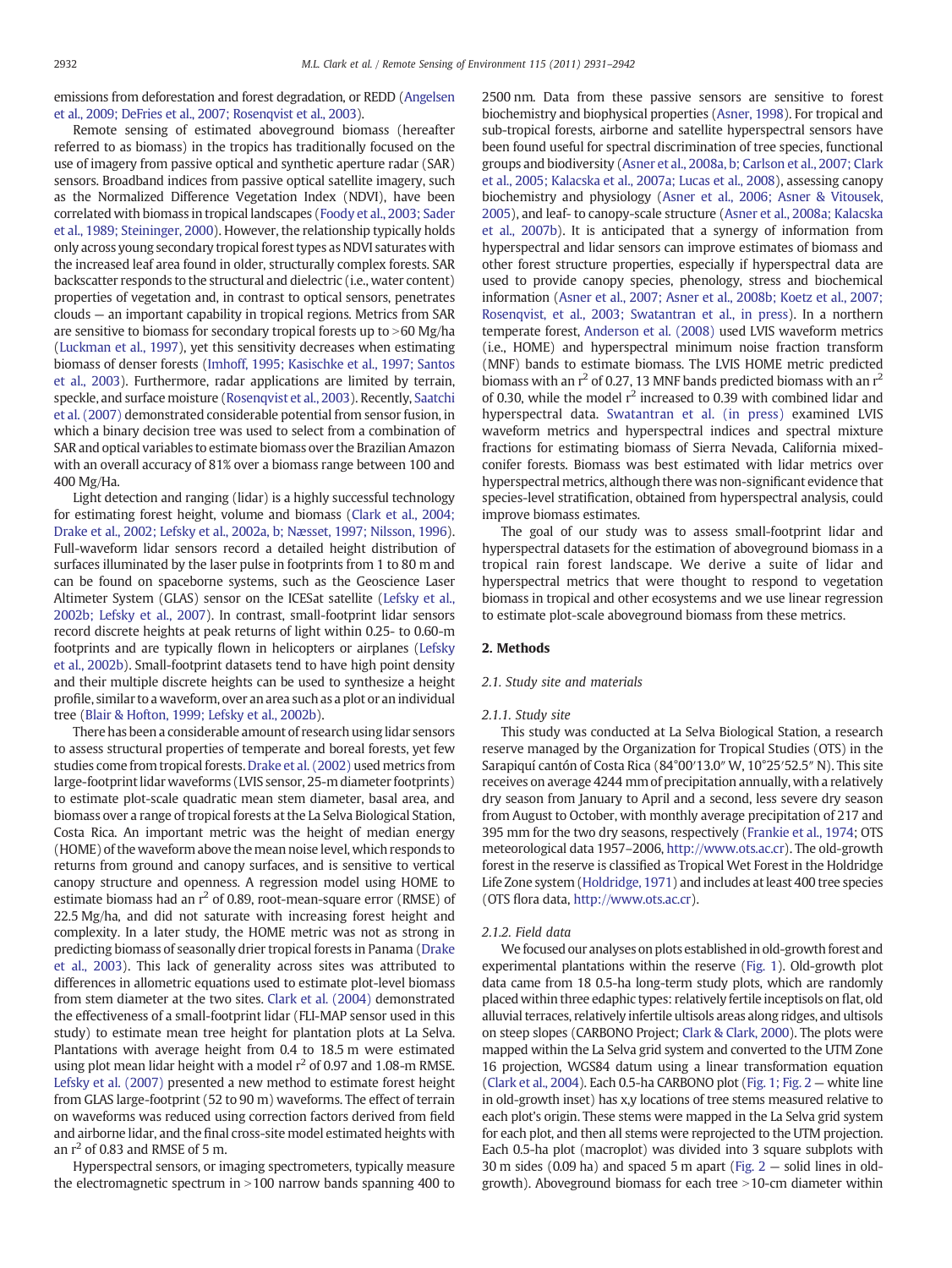<span id="page-2-0"></span>

Fig. 1. La Selva Biological Station study site and extent of HYDICE hyperspectral and FLI-MAP lidar datasets.

the subplots was estimated using the tropical wet forest allometric equation (Eq. 1) provided by [Brown \(1997\)](#page-10-0):

$$
biomass = 21.297 - 6.953(D) + 0.740(D2)
$$
\n(1)

where *D* is the tree stem diameter (at 1.3 m or above basal irregularities such as buttresses) and biomass is the estimated oven-dried aboveground biomass (in kg) for the tree. Stem diameter data from a September to early November, 1997 census by the CARBONO crew were used in the biomass calculations ( $n=1950$ ,  $D=10-999$  cm, mean 447 cm). Note that Eq. (1) is based on 169 trees with diameters from 4 to 112 cm (half from Costa Rica) and does not take into consideration species differences in wood density or structure; and thus, these field data should be considered as estimates and not "ground truth". Plotlevel biomass was calculated by dividing the sum of all tree biomass by the subplot area (reported in Mg/ha). Plot biomass values and lidar data come from roughly the same time frame; however, the hyperspectral

flight occurred in early 1998, about 5 months after the CARBONO census, and so plot biomass values are lower than would be expected for analyses that use hyperspectral data.

An additional 8 plots of the same dimensions (0.09 ha) were established using stem data acquired in the La Selva's arboretum, a site embedded within old-growth forest on an old alluvial terrace. The arboretum forest has native forest tree species but was cleared of understory vegetation, creating a closed-canopy forest with an herbaceous parkland understory. Stem diameter and x,y data came from a 1993 census, although the data were updated for tree mortality in 1997 (Personal communication, [Vargas, 2005\)](#page-11-0). Stem diameters > 10-cm were used in calculating biomass (Eq. 1). Arboretum, or "managed parkland forest" plots had haphazard orientations (Fig. 2). The x,y spatial locations of tree stems within these plots were measured in the field with reference to the La Selva grid system and were converted to the UTM projection. These plots are expected to have low estimated biomass values as stem diameter data are from 1993, while our remote sensing data are from 1997 (lidar) and 1998 (hyperspectral).



Fig. 2. Example of lidar-derived digital canopy model (DCM) and biomass plots for plantations, managed parkland forest and old-growth forest. The white line in old-growth forest represents 0.5-ha CARBONO macroplot plot containing three 30 × 30-m subplots, black lines (see [Methods\)](#page-1-0).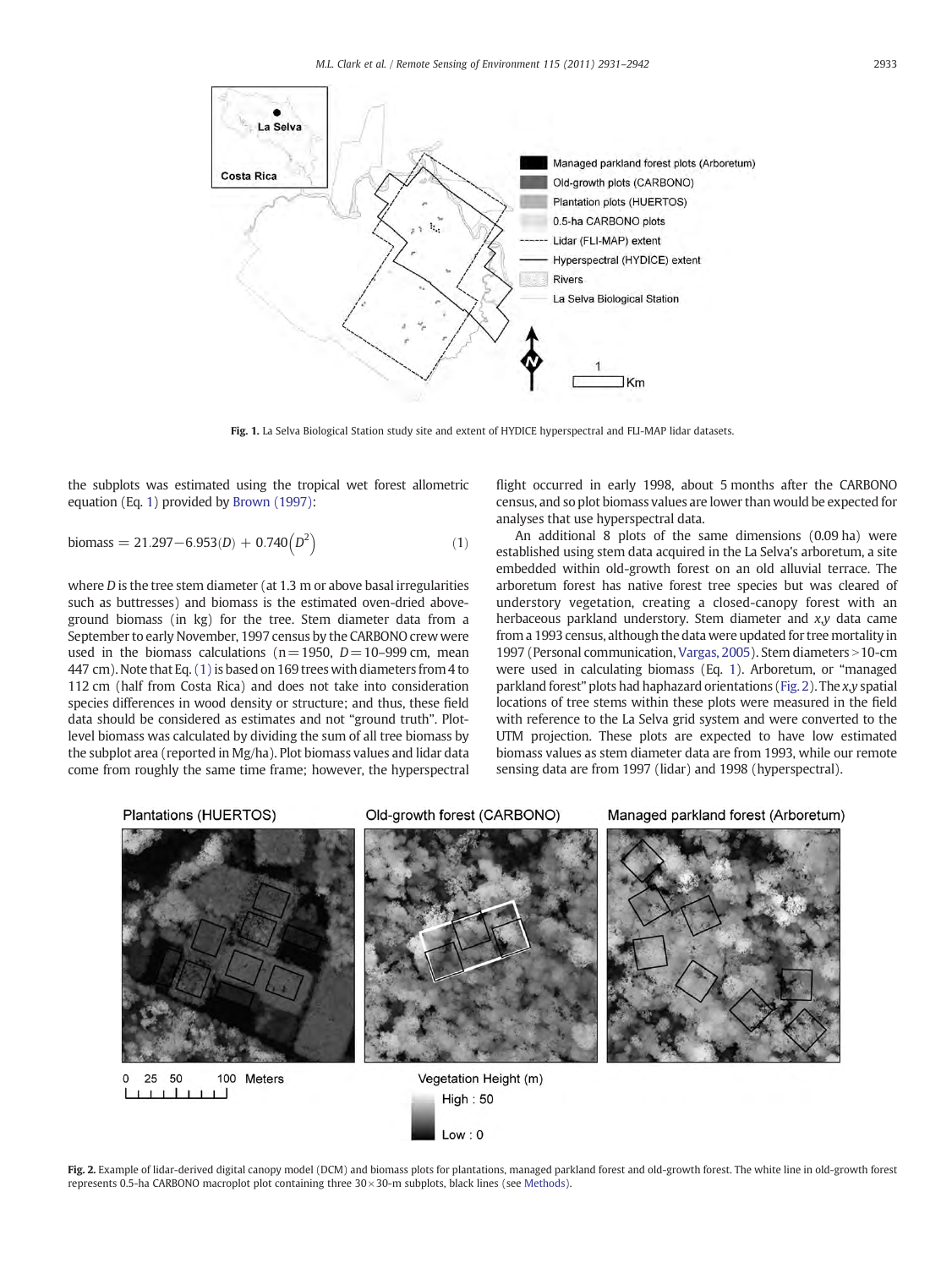<span id="page-3-0"></span>Plantation plot data were acquired by the HUERTOS Project in a May–June, 1997 census [\(Menalled et al., 1998](#page-10-0); plus unpublished data). The plots were monocultures on 1-year ( $n=9$ ; 0.04 ha each) or 4-year  $(n=9; 0.08$  ha each) cutting cycle, or monocultures and polycultures that were uncut ( $n=14$ ; 0.12 ha each) [\(Fig. 2](#page-2-0) – plantations). Trees were 2 m apart in all plots. At the time of the census, nine plots contained 1-yr-old vegetation, nine had 2-yr-old vegetation, and 14 had 6-yr-old vegetation. The dominant tree species were Hyeronima alchorneoides (Euphorbiaceae), Cedrela odorata (Meliaceae), or Cordia alliodora (Borginaceae). Seven of the 14 uncut plots included a mixture of one of the three tree species as well as a sub-canopy palm, Euterpe oleracea (mean height 7.13 m), and a smaller understory herb, Heliconia imbricata (mean height 1.53 m). The total aboveground biomass for each individual plant was the sum of biomass estimated for tissue components: leaves, rachises (for Cedrela and Euterpe), branches, and boles (main stems). These component parts were estimated with species allometric equations based on stem diameter, height, and number of shoots (for Euterpe and Heliconia) that were developed using destructive-harvest data from the site ([Cole & Ewel, 2006\)](#page-10-0). Equations for biomass components of Cedrela, Cordia, Eutrepe and Hyeronima are published in [Cole and Ewel \(2006\),](#page-10-0) while Heliconia equations used were:

$$
Leaf \ (leaf \, blades): \, biomass = 0.148 \left(H \times S\right)^{1.188} \tag{2}
$$

Stem (petioles & stems): biomass =  $0.105(H \times S)^{1.325}$  (3)

Inflorescence (flowers, large bracts, & fruits): biomass  $= 1.008 (H \times S)^{0.681}$ 

where biomass is estimated dry weight in grams per clump (many genets per clump), H is the clump height in cm and S is the integer count of shoots in a clump. Plot-level biomass was calculated by summing all plant biomass in the plot and dividing by ground-measured area (Mg/ha). The two-dimensional area of each plantation plot was generated in a GIS with field specifications and then each plot was visually georeferenced to the lidar DCM and hyperspectral datasets as separate layers. No visual georeferencing was performed for old-growth or managed parkland plots.

### 2.1.3. Lidar data

Lidar data were from the FLI-MAP sensor (John E. Chance & Associates, Lafayette, Louisiana), which measured the first single-return height above noise level in small footprints (~30 cm) with a 0.9-μm laser and a typical density of 9 points/ $m<sup>2</sup>$  (see [Clark et al., 2004](#page-10-0) for more details). The data were acquired from a helicopter in September 12 and 13, 1997 [\(Fig. 1\)](#page-2-0), during the shorter, less pronounced dry season. Note that the flight date was incorrectly identified as October, 1997 in [Clark](#page-10-0) [et al., 2004.](#page-10-0) The original FLI-MAP lidar surface was processed to a raster surface, or digital canopy model (DCM), measuring maximum vegetation height in 0.33-m cells [\(Clark et al., 2004\)](#page-10-0). These data were analyzed in the UTM projection, Zone 16 North with WGS84 datum.

### 2.1.4. Hyperspectral data

This study used 1.6-m spatial resolution, hyperspectral reflectance imagery from the HYDICE (Hyperspectral Digital Imagery Collection Experiment) airborne sensor (image extent shown in [Fig. 1](#page-2-0)). The HYDICE sensor measures 210 bands covering the 400–2500 nm region of the electromagnetic spectrum [\(Basedow et al., 1995](#page-10-0)). HYDICE data were acquired on March 30, 1998, at the end of the more pronounced dry season. Atmospheric correction and orthorectification processing of the imagery to the UTM Zone 16 North projection is described in [Clark](#page-10-0) [et al. \(2005\).](#page-10-0) After removing bands with significant noise (e.g., atmospheric water absorption windows), the final dataset had 161 bands.

#### 2.2. Lidar metrics

The DCM cell values within plots (0.04 to 0.13 Ha) were used to calculate a suite of lidar metrics from the resulting plot vertical height profile, or height histogram. These metrics included the mean height (MeanHgt), mean of the 95th percentile of heights (Mean95pct), median height (MedHgt), maximum height (MaxHgt), standard deviation of heights (StdDevHgt), kurtosis, skewness, and the median to maximum height ratio (MedMax). In addition, the percent of the plot occupied by gaps (PctGap) was estimated by classifying gap cells as those having a height less than 5 m height.

#### 2.3. Hyperspectral metrics

Plot-level hyperspectral data were calculated by averaging spectra from pixels within each plot. From these plot spectra, we computed a suite of hyperspectral metrics–narrowband indices and spectral mixture fractions–that respond to photosynthetic pigment, water and other biochemical absorption features across the visible (VIS $=$ 437– 700 nm), near infrared ( $NIR = 700-1327$  nm) and shortwave infrared (SWIR=1467–2435 nm) regions of the electromagnetic spectrum. Plot-level hyperspectral metrics were then used in regression analyses [\(Section 2.4\)](#page-4-0).

2.3.1. Photosynthetic vegetation, structure, senescence and health indices Metrics sensitive to photosynthesis and vegetation structure included narrowband versions (Table 1) of the Simple Ratio Vegetation Index (SR; [Jordan, 1969; Tucker, 1979](#page-10-0)), Normalized Difference Vegetation Index (NDVI; [Rouse et al., 1973; Tucker, 1979\)](#page-11-0), Soil Adjusted Vegetation Index (SAVI: [Huete, 1988](#page-10-0)), and Enhanced Vegetation Index (EVI; [Huete et al., 2002\)](#page-10-0). SR and NDVI theoretically respond to canopy chlorophyll concentration and absorption of red light, and scattering of NIR photons within vegetation structure, making these indices empirically correlated with leaf area index (LAI) and absorbed photosynthetically active radiation (FPAR), respectively ([Elvidge &](#page-10-0) [Chen, 1995; Hall et al., 1992; Myneni et al., 1995; Spanner et al., 1994\)](#page-10-0). NDVI tends to saturate in high biomass areas or in periods of maximum LAI, and is sensitive to the brightness of background reflectance [\(Huete](#page-10-0) [et al., 1985; Spanner et al., 1994; Wang et al., 2005\)](#page-10-0). SAVI ([Huete, 1988](#page-10-0)) is a modified form of the NDVI shown to be less sensitive to variation in background reflectance. EVI has greater sensitivity than NDVI in areas

#### Table 1

 $(4)$ 

Formulas for narrowband indices ( $\rho$  is reflectance at a specific wavelength in nm). Wavelengths chosen are the closest HYDICE wavelengths to the formulas in the cited literature.

| Photosynthetic vegetation, structure, senescence and health      |                       |
|------------------------------------------------------------------|-----------------------|
| Simple Ratio                                                     | <b>Tucker, 1979</b>   |
| $SR = \frac{1}{98}/6679$                                         | Jordan, 1969          |
| Normalized Difference Vegetation Index                           | <b>Tucker, 1979</b>   |
| $NDVI = (\rho 798 - \rho 679)/(\rho 798 + \rho 679)$             | Rouse et al., 1973    |
| <b>Enhanced Vegetation Index</b>                                 | Huete et al., 2002    |
| $EVI = (p798 - p679)$                                            |                       |
| $(1+\rho798+6 \rho679-7.5 \rho482)$                              |                       |
| Soil-Adjusted Vegetation Index                                   | <b>Huete, 1988</b>    |
| $SAVI = (1.5 \rho 798 - \rho 679) / (\rho 798 + \rho 679 + 0.5)$ |                       |
| Red-Edge Vegetation Stress Index                                 | Merton & Huntington., |
| $RVSI = [(p719 + p752)/2] - p730$                                | 1999                  |
| Plant Senescence Reflectance Index                               | Merziyak et al., 1999 |
| $PSRI = (p679 - p501)/p752$                                      |                       |
|                                                                  |                       |
| Water and lignin content                                         |                       |
| Water Band Index                                                 | Peñuelas et al., 1997 |
| $WBI = \rho 902 / \rho 973$                                      |                       |
| Normalized Difference Water Index                                | Gao. 1996             |
| $NDWI = (\rho 862 - \rho 1239)/(\rho 862 + \rho 1239)$           |                       |
| Normalized Difference Lignin Index                               | Serrano et al., 2002  |
| $NDLI = [log(1/\rho1748) - log(1/\rho1675)]/[log(1/\rho1748)]$   |                       |
| $+log(1/\rho1675)]$                                              |                       |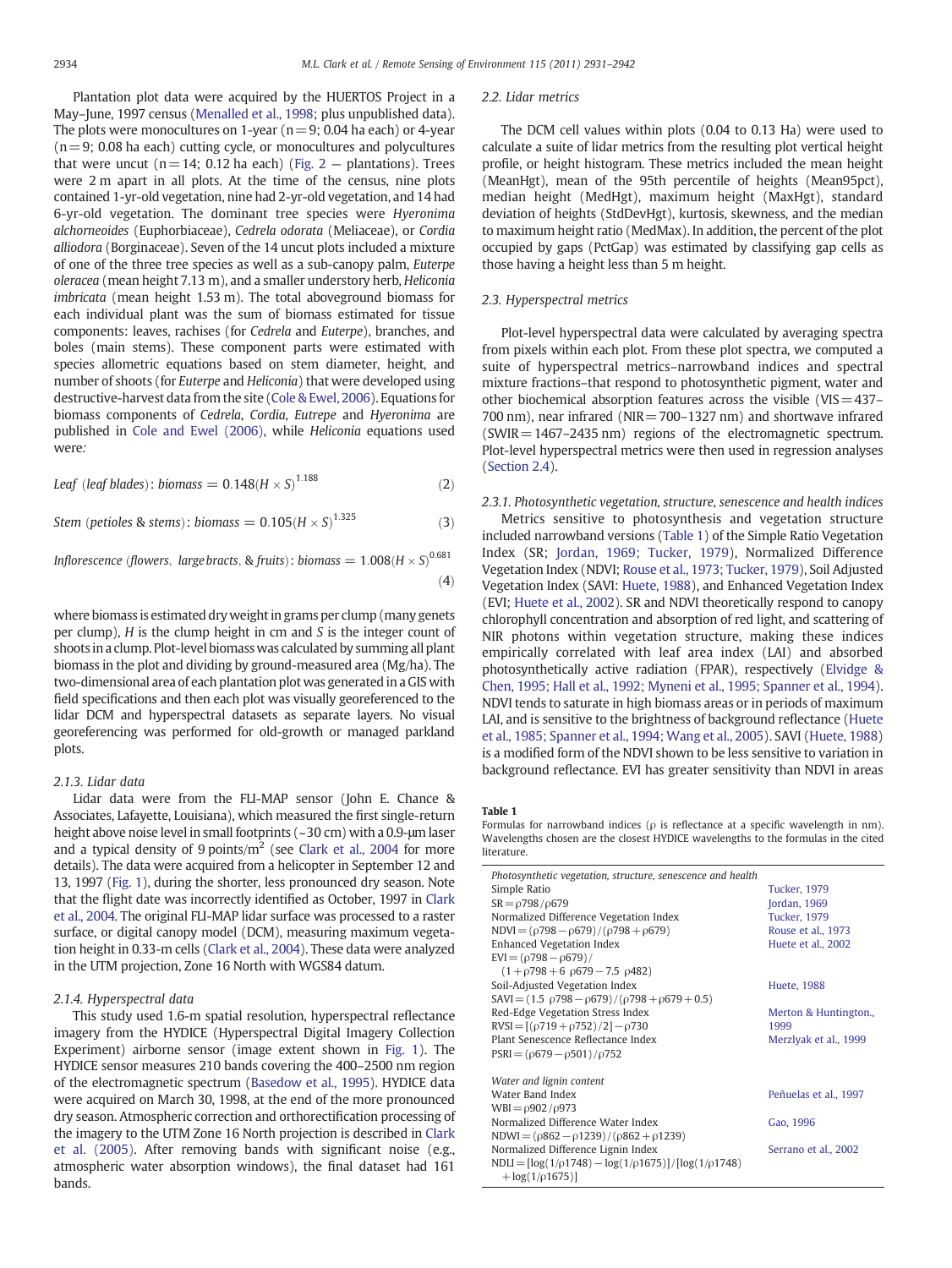<span id="page-4-0"></span>with high leaf area (i.e., does not saturate) and is designed to reduce the influence of background reflectance and atmospheric noise in the vegetation signal [\(Huete et al., 2002\)](#page-10-0).

We included two indices that respond to vegetation phenology and health: [\(Table 1\)](#page-3-0) Red-edge Vegetation Stress Index (RVSI: [Merton &](#page-10-0) [Huntington., 1999](#page-10-0)) and Plant Senescence Reflectance Index (PSRI; [Merzlyak et al., 1999](#page-10-0)). RVSI quantifies changes in the position of the rededge in response to plant stress and seasonal changes in chlorophyll content ([Merton & Huntington., 1999\)](#page-10-0). RVSI is also positively correlated with leaf biomass ([Perry & Roberts, 2008\)](#page-10-0). PSRI is sensitive to the ratio of carotenoids and chlorophyll in leaves and tracks senescence-induced degradation of chlorophyll ([Merzlyak et al., 1999](#page-10-0)).

#### 2.3.2. Canopy water and lignin indices

Green (live) vegetation reflectance in the 900 to 2500 nm region of the spectrum is heavily influenced by water absorption bands. Absorption features in the NIR, at 970 nm and 1240 nm, are particularly useful for quantifying vegetation water content because absorption does not saturate with increasing water concentration. Hyperspectral research has shown that metrics based on NIR water-absorption bands correlate with vegetation moisture content and structure of canopy components ([Dennison et al., 2003; Roberts et al., 2004; Serrano](#page-10-0) [et al., 2000\)](#page-10-0).We explored two NIR water-absorption indices for biomass estimation [\(Table 1](#page-3-0)): Water Band Index (WBI; [Peñuelas et al., 1997](#page-10-0)) and the Normalized Difference Water Index (NDWI; [Gao, 1996](#page-10-0)), which measure the 970-nm and 1240-nm water-absorption features, respectively. These indices are not influenced by chlorophyll absorption, so they are complementary to vegetation indices based on red absorption, i.e., SR, NDVI, EVI ([Gao, 1996](#page-10-0)).

Several other vegetation biochemicals, such as lignin and cellulose, create absorption features across the SWIR region measured by hyperspectral sensors [\(Curran, 1989; Elvidge, 1990](#page-10-0)). In this study we explored the Normalized Difference Lignin Index (NDLI; [Serrano et al.,](#page-11-0) [2002](#page-11-0); [Table 1\)](#page-3-0). When tested with hyperspectral imagery from chaparral communities in southern California, [Serrano et al. \(2002\)](#page-11-0) found that NDLI was sensitive to both bulk canopy lignin and vegetation structure of green continuous canopies, although the relationship was not significant for senescing canopies or ecosystems with exposed soil (low leaf area).

#### 2.3.3. Spectral mixture analysis

We estimated fractional abundance of green vegetation (GV), nonphotosynthetic vegetation (NPV) and shade spectral endmembers for plot-scale spectra using spectral mixture analysis (SMA; [Roberts et al.,](#page-11-0) [1993](#page-11-0); reviewed in [Keshava & Mustard, 2002\)](#page-10-0). As opposed to narrowband indices, SMA endmember fractions are modeled using full-spectrum information (i.e., 161 bands, 437 to 2435 nm). Few studies in tropical ecosystems have linked endmember fractions to forest biophysical parameters, such as biomass. However, [Hall et al.](#page-10-0) [\(1995\)](#page-10-0) showed that SMA shade and background fractions were strongly related to biomass, LAI, DBH and net primary productivity in boreal conifer-dominated forests, while sunlit canopy fraction (e.g., GV) and NDVI were not as predictive. In a comprehensive comparison of SMA endmembers and 10 vegetation indices calculated from Landsatsimulated imagery, the shadow fraction consistently outperformed broad-band indices in estimating boreal forest biomass, leaf-area index (LAI), NPP, DBH, stem density, and basal fraction ([Peddle et al., 2001](#page-10-0)). Studies from non-forest sites have employed hyperspectral data in their analyses of vegetation biophysical parameters [\(Asner & Lobell, 2000;](#page-10-0) [McGwire et al., 2000; Sonnentag et al., 2007\)](#page-10-0). In estimating percent green cover in an arid environment, [McGwire et al. \(2000\)](#page-10-0) showed that the GV endmember fraction modeled 10% more variance than the best of several broad-band and narrow-band vegetation indices.

Details of our SMA method are described in [Clark, 2005](#page-10-0) (Chapter 4) and are summarized below. A GV endmember was selected by plotting selected crown pixels in a red vs. NIR scatter plot. Thirteen pixels with relatively low red and high NIR were averaged to form one GV image endmember, and nine pixels with high red and low NIR were averaged to form one NPV image endmember. The NPV image spectrum was a mixture of spectral properties from NPV (e.g., bark) and GV (e.g., tree leaves, canopy epiphytes, and moss) measured within the sensor's instantaneous field of view (IFOV). We used a photometric shade endmember with a uniform reflectance of zero. A library of 102 field and laboratory spectra was included in the analysis to allow the selection of a purer NPV endmember spectrum. An NPV endmember was selected from the library using the criteria that it yield a low model root-meansquare error (RMSE) and provide physically reasonable fractions when combined with the image GV endmember to unmix the image NPV endmember [\(Roberts et al., 1993](#page-11-0)). The final NPV reference endmember ultimately selected was from a tree trunk spectrum acquired in the field at La Selva. The GV, NPV and shade endmembers were then applied in a SMA to plot-level hyperspectral data [\(Section 2.3](#page-3-0)), producing fractional abundance of each endmember for each plot.

#### 2.4. Statistical analyses

We used regression analyses to relate plot-scale lidar and hyperspectral metrics to field-derived biomass from all plots and plantation plots only. There were 83 plots located within the lidar DCM, while only 39 of these plots were in the hyperspectral imagery; thus there were 39 total samples (15 were plantation) for regression models with hyperspectral metrics or lidar combined with hyperspectral metrics (Table 2).

Ordinary least squares (OLS) regression assumes that error residuals from the model are not autocorrelated. Field plot centroids (i.e., centers) were located an average 1500 m and maximum 3670 m apart, yet the minimum inter-plot distance was 14 m; therefore, some residuals could be spatially autocorrelated at short distances [\(Cressie,](#page-10-0) [1993\)](#page-10-0). There are several examples of autocorrelated error in our lidar and hyperspectral datasets, including spatial variation in georeferencing accuracy of imagery and field plots, changing atmospheric conditions and radiometric calibration along flight lines, and differences in ground retrieval accuracy, and subsequent vegetation height estimation, across land-cover types [\(Clark et al., 2004\)](#page-10-0). To accommodate residual autocorrelation, we used a form of generalized least squares (GLS) regression that weights residuals based on an error variance– covariance matrix. The residual covariance is estimated by passing the spatial distance between sample pairs through a modeled spatial covariance function (e.g., a model variogram). Methods followed those in [Lark \(2000\) and Lark and Cullis \(2004\)](#page-10-0) and were automated with the R statistical software v2.9.0 [\(R Development Core Team, 2005](#page-11-0) and its geoR v1.6-25 ([Ribeiro & Diggle, 2001\)](#page-11-0) and nlme v3.1-91 packages [\(Pinheiro & Bates, 2000\)](#page-11-0). Single-predictor GLS regression proceeded as follows: 1) a remote sensing metric (e.g., MeanHgt and NDVI) was regressed against biomass using OLS regression; 2) an empirical variogram was calculated from the OLS residuals, with plot centroids

Table 2

Summary of field-measured aboveground biomass (Mg/ha) for plots located on the lidar image ( $n= 83$ ) and both lidar and hyperspectral images ( $n= 39$ ).

| Average                       | Std Dev | Min  | Max   | n  |
|-------------------------------|---------|------|-------|----|
|                               |         |      |       |    |
| 193.3                         | 69.0    | 98.0 | 271.6 | 8  |
| 168.5                         | 52.3    | 76.4 | 278.9 | 43 |
| 30.7                          | 33.1    | 0.04 | 93.5  | 32 |
| 117.8                         | 84.2    | 0.04 | 278.9 | 83 |
| Lidar and hyperspectral plots |         |      |       |    |
| 193.3                         | 69.0    | 98.0 | 271.6 | 8  |
| 162.6                         | 51.7    | 76.4 | 230.2 | 16 |
| 31.5                          | 32.5    | 0.04 | 87.1  | 15 |
| 118.4                         | 85.5    | 0.04 | 271.6 | 39 |
|                               |         |      |       |    |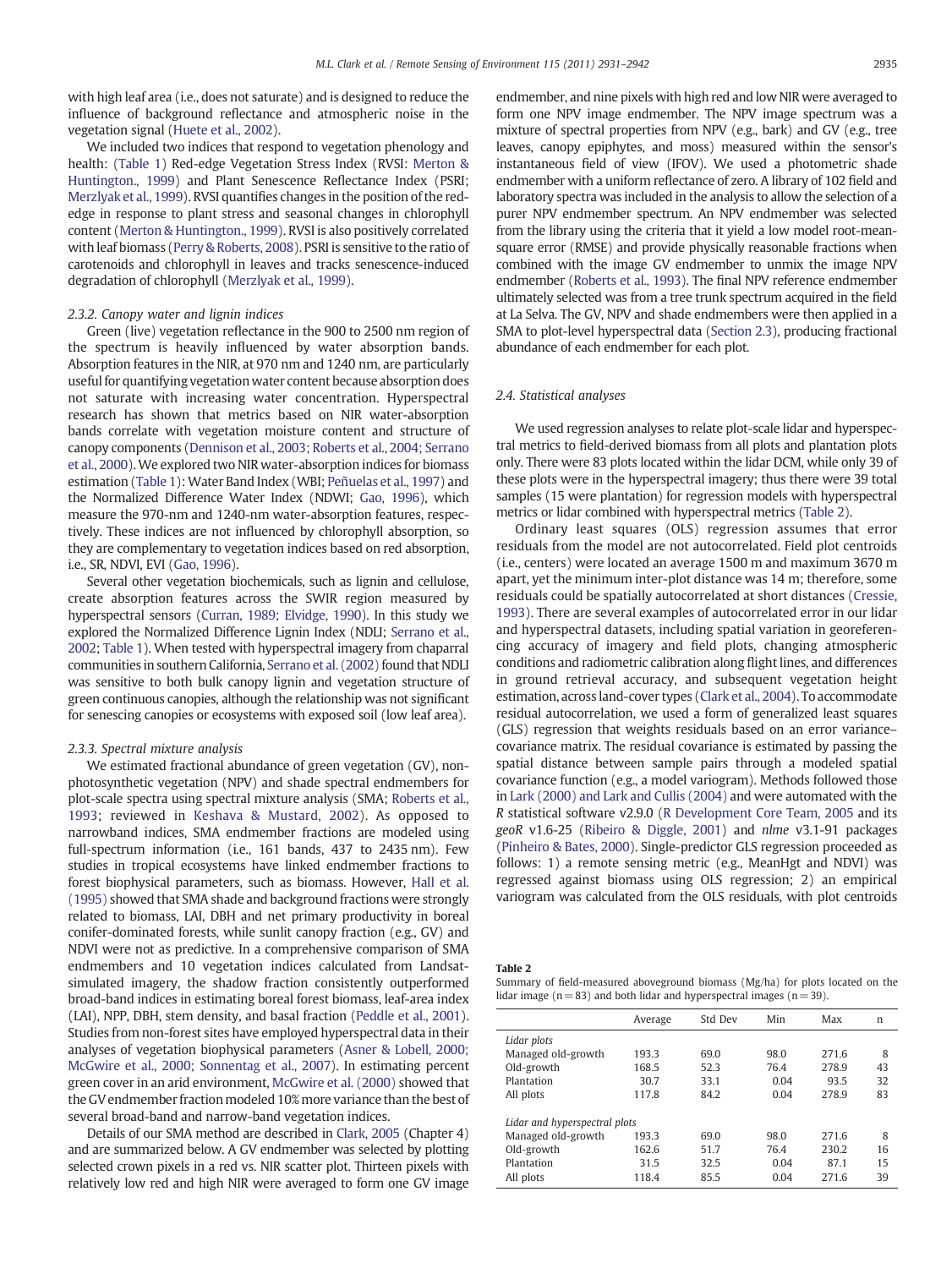<span id="page-5-0"></span>serving as  $x,y$  point coordinates and the maximum variogram lag distance set at 2/3 of the greatest distance between plot centroids; 3) initial model residual variogram parameters were set to: range equal to the maximum lag distance, sill equal to semivariance at the range, and the nugget equal to 1/2 the lowest semivariance; 4) the residual variogram range, sill and nugget parameters were then re-estimated using the variofit function in geoR; and 5) remote sensing metrics were then GLS regressed against biomass using the gls function in the nlme package. In the gls function, the OLS residual variogram parameters were used only as initial states, as they are biased [\(Cressie, 1993](#page-10-0)). These spatial covariance parameters were re-estimated simultaneously with regression-model fixed effects using the Residual Maximum Likelihood (REML) method and simulated annealing optimization [\(Lark & Cullis,](#page-10-0) [2004\)](#page-10-0). Steps 4 and 5 were performed separately with a Spherical and Exponential spatial covariance function, and the best function was determined based on the overall GLS regression  $r^2$  value and whether the REML-estimated range was less than the maximum distance between plot centroids. If both Spherical and Exponential range estimates were too large, then only the OLS regression results were reported. The covariance function selected was used in a leave-one-out cross validation of samples to establish a root-mean-square error (RMSE) for the regression model. This cross validation approach was also used to calculate RMSE for the associated OLS regression model.

The GLS procedure described above was also performed for every combination of two predictor metrics (e.g., multiple regression). All GLS regression models were also tested with a square root (SQRT) transform applied to biomass. In this case, the model RMSE was reported in the original biomass units Mg/ha (not square root). The best three GLS models were ranked, in order: 1) valid range parameter, 2) high r<sup>2</sup>, and 3) low RMSE. Parameters for the starting OLS model of the selected GLS models were also reported.

#### 2.5. Mapping biomass

To map biomass across the landscape with lidar metrics, we overlaid a  $30\times30$ -m grid over the DCM. Each grid cell was thus the same size as a CARBONO subplot and contained 8100 0.33-m DCM vegetation heights. Lidar metrics were calculated from DCM heights in each  $30 \times 30$ -m cell. We then applied to each grid cell the best GLS regression model with lidar metrics and all plots.

#### 3. Results

#### 3.1. Field-measured biomass

Estimates of biomass from field plot data ranged from 0.04 to 278.9 Mg/ha ([Table 2](#page-4-0)). Old-growth forest plots tended to have more biomass than plantations (average). Old-growth forest biomass was more variable than plantations in terms of standard deviation; however, the coefficient of variation (c.v.) is considerably lower in old-growth forest compared to plantations (31% vs. 108%). The high c.v. among plantations undoubtedly reflects the mix of ages (1 to 6 years) and species composition they comprised. Within a forest type, plantations are more variable in percentage terms, but not in absolute biomass terms, since the average biomass of old growth is over five times higher.

Plantation plots were highly dynamic, with trees undergoing rapid growth. The HUERTOS field data used for biomass estimation were measured 72–111 days before the lidar acquisition in September, 1997 [\(Section 2.1.3\)](#page-3-0), while they were 269–308 days before the hyperspectral data acquisition in March, 1998. When compared to a May–June,1998 census, the annual growth in biomass was on average  $9.8 \pm 6.4$  Mg/ha (maximum  $=16.7$  Mg/ha). We thus expect that our field-based biomass values from plantation plots (except 1-yr rotation plots) are lower than values from plots measured at the same time as the hyperspectral and lidar flights. Nine plots had annual harvesting and replanting shortly after the May–June 1997 inventory. For these plots, field biomass values were likely too high as we matched peak biomass, measured in the field immediately prior to harvest, to remote sensing data acquired when biomass was recovering after harvest.

#### 3.2. Estimation of biomass — all plots

Estimation of biomass with lidar was performed using all plots available in FLIMAP imagery and with all plots that were also located within the HYDICE and FLIMAP images. The best single-variable GLS regression model from all 83 plots on FLIMAP was using MeanHgt and the square-root of biomass, SqrtBiomass (Table 3, [Fig. 3](#page-6-0):  $r^2 = 0.88$ ;  $RMSE = 38.6$  Mg/ha). The OLS regression model had a slightly stronger r<sup>2</sup> of 0.89, yet its RMSE was 1.7 Mg/ha higher than the GLS model. This trend of 0.01 lower  $r^2$  with slightly lower RMSE for GLS relative to OLS regression was a consistent pattern for all lidar models (Table 3).

#### Table 3

One- and two-variable regression models to estimate aboveground biomass from lidar metrics. All model parameters are for ordinary least-squares (o) followed by generalized leastsquares (g) regression models. Structure, nugget and range (in meters) are residual-variogram model parameters for generalized least-squares regression.

| Rank                                                           | Trans <sup>a</sup>      | X1                                                                              | X <sub>2</sub>           | $r^2(0)$ | $RMSE(o)^b$ | $r^2(g)$ | $RMSE^b(g)$ | Intercept | Slope X1  | Slope X2                 | Str <sup>c</sup> | Nugget | Range  |
|----------------------------------------------------------------|-------------------------|---------------------------------------------------------------------------------|--------------------------|----------|-------------|----------|-------------|-----------|-----------|--------------------------|------------------|--------|--------|
| Lidar metrics – all plots located on FLIMAP image ( $n = 83$ ) |                         |                                                                                 |                          |          |             |          |             |           |           |                          |                  |        |        |
|                                                                | One predictor variable  |                                                                                 |                          |          |             |          |             |           |           |                          |                  |        |        |
|                                                                | Sqrt                    | MeanHgt                                                                         | $\overline{\phantom{a}}$ | 0.89     | 40.3        | 0.88     | 38.6        | 1.14/2.17 | 0.55/0.51 | $\qquad \qquad -$        | Sph              | 0.38   | 510.7  |
| 2                                                              | Sqrt                    | Mean95pct                                                                       | $\overline{\phantom{a}}$ | 0.87     | 43.5        | 0.87     | 43.2        | 0.86/1.26 | 0.37/0.36 | $\qquad \qquad -$        | Sph              | 0.91   | 1489.2 |
| 3                                                              | Sqrt                    | MedianHgt                                                                       | $\qquad \qquad -$        | 0.87     | 43.6        | 0.86     | 41.0        | 1.32/2.60 | 0.52/0.47 | $\qquad \qquad -$        | Exp              | 0.43   | 387.1  |
|                                                                | Two predictor variables |                                                                                 |                          |          |             |          |             |           |           |                          |                  |        |        |
|                                                                | Sqrt                    | MeanHgt                                                                         | MaxHgt                   | 0.90     | 39.3        | 0.90     | 38.3        | 0.72/1.54 | 0.43/0.44 | 0.08/0.06                | Sph              | 0.39   | 748.0  |
| 2                                                              | Sqrt                    | MeanHgt                                                                         | MedianHgt                | 0.90     | 39.5        | 0.89     | 38.0        | 1.05/2.00 | 1.30/0.88 | $-0.72/-0.35$            | Exp              | 0.51   | 496.4  |
| 3                                                              | Sqrt                    | MeanHgt                                                                         | StdDevHgt                | 0.90     | 40.1        | 0.89     | 38.7        | 1.01/1.81 | 0.49/0.49 | 0.20/0.10                | Exp              | 0.35   | 279.8  |
|                                                                |                         | Lidar metrics – all plots located on both FLIMAP and HYDICE images ( $n = 39$ ) |                          |          |             |          |             |           |           |                          |                  |        |        |
|                                                                | One predictor variable  |                                                                                 |                          |          |             |          |             |           |           |                          |                  |        |        |
|                                                                | Sqrt                    | Mean95pct                                                                       | $\qquad \qquad -$        | 0.91     | 36.0        | 0.91     | 35.8        | 0.57/0.23 | 0.38/0.39 | $\qquad \qquad -$        | Sph              | 0.35   | 266.0  |
| 2                                                              | Sqrt                    | MeanHgt                                                                         | $\overline{\phantom{m}}$ | 0.89     | 39.0        | 0.88     | 37.2        | 1.22/2.17 | 0.52/0.49 | $\qquad \qquad -$        | Exp              | 0.39   | 1050.0 |
| 3                                                              | Sqrt                    | MedianHgt                                                                       | $\qquad \qquad -$        | 0.88     | 41.2        | 0.86     | 39.3        | 1.40/2.34 | 0.48/0.46 | $\overline{\phantom{m}}$ | Exp              | 0.21   | 152.9  |
| Two predictor variables                                        |                         |                                                                                 |                          |          |             |          |             |           |           |                          |                  |        |        |
|                                                                | Sqrt                    | Mean95pct                                                                       | StdDevHgt                | 0.93     | 33.7        | 0.92     | 33.2        | 0.54/0.48 | 0.49/0.50 | $-0.52/-0.51$            | Exp              | 0.36   | 325.1  |
| 2                                                              | Sqrt                    | MeanHgt                                                                         | Mean95pct                | 0.92     | 34.5        | 0.92     | 34.3        | 0.65/0.58 | 0.21/0.24 | 0.23/0.22                | Sph              | 0.28   | 320.8  |
| 3                                                              | Sqrt                    | Mean95pct                                                                       | MedianHgt                | 0.92     | 35.6        | 0.91     | 35.5        | 0.64/0.53 | 0.27/0.25 | 0.14/0.19                | Sph              | 0.38   | 384.6  |

 $a$  Sqrt = square-root transformation of biomass.

 $h$  RMSE = root mean-squared error in biomass units, Mg/Ha, including for Sqrt models.

 $\epsilon$  Correlation structure of residuals, Sph = Spherical or Exp = Exponential.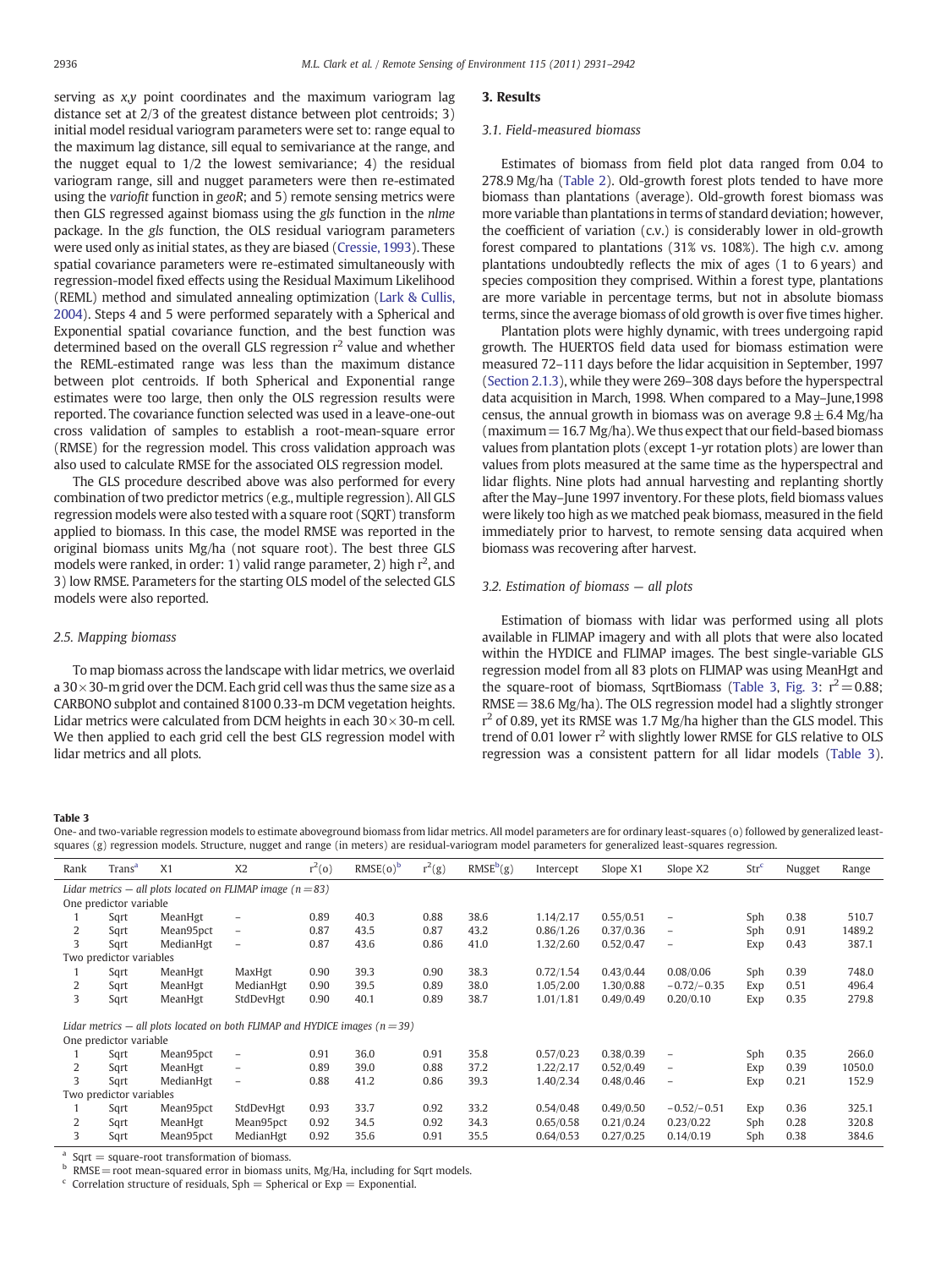<span id="page-6-0"></span>![](_page_6_Figure_1.jpeg)

Fig. 3. Best single-variable model for estimating biomass from lidar metrics. Predictor variable is plot mean height (MeanHgt) and the response is the square-root of plotlevel biomass. Models are for ordinary (OLS) least-squares and general least-squares (GLS) regression.

Accounting for autocorrelation in residuals from plot proximity appeared to strengthen models by reducing overall error.

Regression models with two lidar metrics all had MeanHgt and the addition of MaxHgt, MedianHgt or StdDevHgt [\(Table 3,](#page-5-0)  $n=83$ ). Relative to the single-variable model with MeanHgt, the addition of MaxHgt improved the GLS  $r^2$  from 0.88 to 0.90, yet the RMSE only improved by 0.3 Mg/ha.

When considering the 39 plots on both the lidar and hyperspectral images, the best single-variable GLS model used Mean95pct and had a slightly improved fit ( $r^2$  = 0.91 and RMSE = 35.8 Mg/ha) relative to the best 83-plot model [\(Table 3](#page-5-0)). Models from 39 plots are presented for comparison with hyperspectral analysis; however, we consider the models from 83 plots more robust since they have twice the sample size.

Single-variable models using hyperspectral metrics had  $r^2$  values that ranged from 0.36 to 0.49 with NDLI and PSRI as predictors (Table 4). Fig. 4 shows the relationship between NDLI and SqrtBiomass, which was the best model with a single hyperspectral metric. The best two-variable models had  $r^2$  values from 0.57 to 0.68 and RMSE from 64.4 to 71.3 Mg/ha, with WBI and EVI as predictors in the best model. As with lidar models, the square-root of biomass tended to improve the linear fit.

Models that used a lidar and hyperspectral metric had no improvement over models with 2 lidar metrics, with  $r^2$  values of 0.91 and RMSE from 35.4 to 36.6 Mg/ha ([Table 5](#page-7-0)). The top three GLS models used the Mean95pct lidar metric in combination with the PSRI, SR or WBI hyperspectral metrics.

![](_page_6_Figure_8.jpeg)

Fig. 4. Relationship between the normalized difference lignin index (NDLI) and plotlevel biomass (square-root).

#### 3.3. Estimation of biomass — plantation plots only

[Table 6](#page-7-0) shows the top plantation models, similar to Rank 1 in [Tables 3](#page-5-0)–5, but only considering plantation plots. Note that OLS regression was used because there were fewer plots to fit the necessary GLS regression parameters. As with the analysis with all plots, MeanHgt was the best single variable for estimating plantation biomass, and the model was stronger ([Fig. 5](#page-8-0):  $r^2$  = 0.95; n = 32) than when using all plots (Fig. 3:  $r^2$  = 0.89; n = 83). In contrast, the MeanHgt model was weaker when limited to old-growth plots [\(Fig. 5:](#page-8-0)  $r^2$  = 0.43; n = 51). The overall MeanHgt model, which covers the full range of La Selva forest biomass from plantations to old-growth, was thus heavily dependent upon the lower biomass plantation plots to provide an accurate fit.

There were only 15 plots available for assessing combined lidar and hyperspectral metrics for plantation biomass. For hyperspectral metrics, EVI was the best single predictor, while GV and NDWI were important for a two-variable model [\(Table 6\)](#page-7-0). The best two-variable model with lidar metrics had a high  $r^2$  of 0.98 and low RMSE of 8.1 Mg/ha ( $n = 15$ ). The best model with a lidar and hyperspectral metric had the same  $r^2$ , with slightly 0.6 Mg/ha RMSE.

#### 4. Discussion

#### 4.1. Comparison of lidar and hyperspectral metrics for estimating biomass

For the lidar and hyperspectral metrics analyzed in this study, those derived from lidar vegetation height (i.e., DCM) were the strongest predictors of biomass. The mean plot height metric (MeanHgt) had the

#### Table 4

One- and two-variable regression models to estimate aboveground biomass from hyperspectral metrics. Residual correlation structure could not be estimated for general leastsquares regression, so all model parameters are for ordinary least-square regression (o).

| Rank                                                                                      | Transform <sup>a</sup>  | X <sub>1</sub> | X <sub>2</sub>           | $r^2(0)$ | $RMSE(o)^b$ | Intercept | Slope X1 | Slope X2 |  |
|-------------------------------------------------------------------------------------------|-------------------------|----------------|--------------------------|----------|-------------|-----------|----------|----------|--|
| Hyperspectral metrics $-$ all plots located on both FLIMAP and HYDICE images ( $n = 39$ ) |                         |                |                          |          |             |           |          |          |  |
|                                                                                           | One predictor variable  |                |                          |          |             |           |          |          |  |
|                                                                                           | Sqrt                    | NDLI           | $\overline{\phantom{m}}$ | 0.49     | 72.5        | $-9.48$   | 446.66   |          |  |
|                                                                                           | Sqrt                    | PSRI           | $\overline{\phantom{0}}$ | 0.40     | 77.2        | 13.16     | $-70.81$ |          |  |
|                                                                                           | None                    | <b>NDLI</b>    | $\overline{\phantom{m}}$ | 0.36     | 70.3        | $-166.95$ | 6635.99  |          |  |
|                                                                                           | Two predictor variables |                |                          |          |             |           |          |          |  |
|                                                                                           | Sqrt                    | <b>WBI</b>     | <b>EVI</b>               | 0.68     | 64.4        | 40.27     | $-38.14$ | 167.20   |  |
|                                                                                           | Sqrt                    | GV             | <b>WBI</b>               | 0.68     | 66.3        | 46.46     | 0.03     | $-41.02$ |  |
|                                                                                           | Sqrt                    | <b>WBI</b>     | <b>NDVI</b>              | 0.57     | 71.3        | 7.62      | $-26.59$ | 38.29    |  |

<sup>a</sup> None = no transformation of biomass; Sqrt = square-root transformation of biomass.

 $RMSE$  = root mean-squared error in biomass units, Mg/Ha, including for Sqrt models.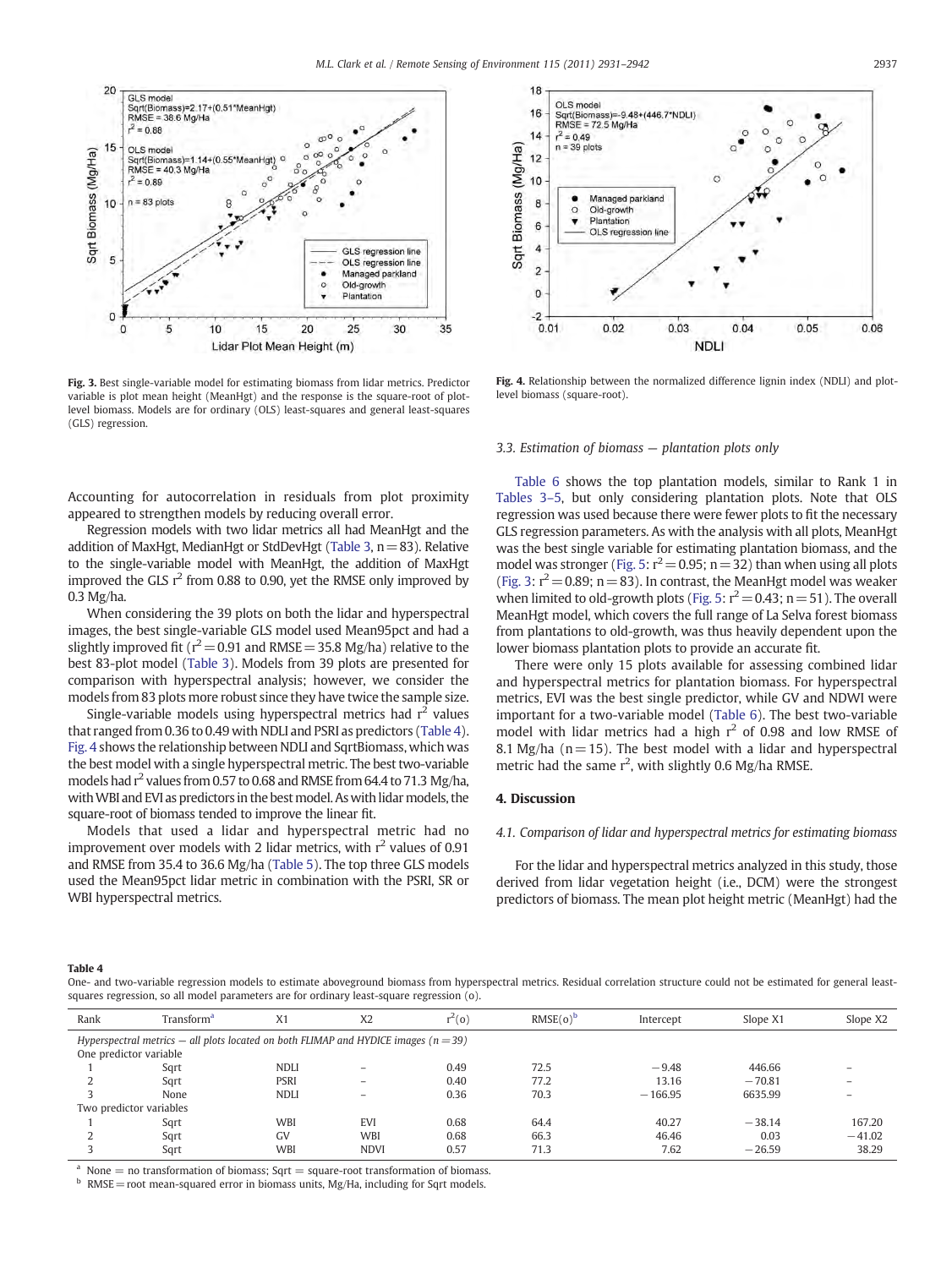#### <span id="page-7-0"></span>Table 5

Two-variable regression models to estimate aboveground biomass from lidar and hyperspectral metrics. All model parameters are for ordinary least-squares (o) followed by generalized least-squares (g) regression models. Structure, nugget and range (in meters) are residual-variogram model parameters for generalized least-squares regression.

| Rank                                                                                              | $\text{Trans}^{\mathbf{a}}$ | X <sub>1</sub> | X <sub>2</sub> | $r^2(0)$      | $RMSE(o)^b$ | $r^2(g)$ | $RMSE(g)^b$ | Intercept     | Slope X1  | Slope X2      | Str' | Nugget | Range  |
|---------------------------------------------------------------------------------------------------|-----------------------------|----------------|----------------|---------------|-------------|----------|-------------|---------------|-----------|---------------|------|--------|--------|
| Lidar + hyperspectral metrics $-$ all plots located on both FLIMAP and HYDICE images ( $n = 39$ ) |                             |                |                |               |             |          |             |               |           |               |      |        |        |
|                                                                                                   | Sart                        | Mean95pct      | <b>PSRI</b>    | $0.9^{\circ}$ | 35.8        | 0.91     | 35.4        | .39/1.02      | 0.36/0.37 | $-8.14/-4.98$ | Sph  | 0.18   | 135.6  |
|                                                                                                   | Sart                        | Mean95pct      | SR             | 0.92          | 36.2        | 0.91     | 35.6        | $-0.34/0.10$  | 0.37/0.37 | 0.07/0.07     | Sph  | 0.17   | 1907.9 |
|                                                                                                   | Sart                        | Mean95pct      | WBI            | 0.91          | 36.9        | 0.91     | 36.5        | $-1.42/-4.47$ | 0.38/0.39 | .58/4.30      | Sph  | 0.28   | 271.6  |

<sup>a</sup> Sqrt  $=$  square-root transformation of biomass.

**b** RMSE = root mean-squared error in biomass units, Mg/Ha, including for Sqrt models.

 $\epsilon$  Correlation structure of residuals, Sph = Spherical or Exp = Exponential.

best model when regressed against the square-root of biomass (SqrtBiomass). The linear fit between SqrtBiomass and MeanHgt was stronger with plantation plots than with old-growth plots, which can be attributed to several factors. Plantations have an even-aged tree structure, which yields less variation in stem height and density for a given level of plot biomass. Lidar-derived canopy height (DCM) was also more accurately estimated for plantations than old-growth forest [\(Clark](#page-10-0) [et al., 2004\)](#page-10-0). In contrast, old-growth stands have more variability in stem height and density within plots and less accurate lidar-derived heights ([Clark et al., 2004](#page-10-0)). These factors translate into less variable lidar heights within a plot [\(Fig. 2](#page-2-0) — plantation) and less variation in plot mean lidar height for plantation biomass values [\(Fig. 4](#page-6-0)). There were also important differences in when and how field biomass was measured. Individual tree biomass in plantations was calculated from relatively accurate species-level allometric equations, although data were from 3 months prior to the lidar flight. Old-growth and parkland forest plot biomass was estimated from a less accurate, generalized allometric equation (Eq. [1](#page-2-0)), and the 8 parkland plots had biomass measured 4 years prior to the lidar flight. Thus, relatively low variation in mean plot height for levels of biomass, coupled with more accurate biomass field measurements, is expected to strengthen the linear model for plantation samples and reduce RMSE (Fig.  $5$  – plantation). Old-growth forest structure is spatially autocorrelated at relatively short distances [\(Clark](#page-10-0) [et al., 1996](#page-10-0)), which means that a slight spatial mismatch between field and lidar plot locations could cause relatively large errors in connecting estimates of mean canopy height to biomass values. All of these factors are expected to cause more variable lidar mean height for similar levels of biomass in old-growth forest, and larger model RMSE [\(Fig. 4](#page-6-0) — oldgrowth forest).

In terms of variance explained, our MeanHgt biomass model (all plots) from small-footprint, discrete-return lidar was similar to the large-footprint, waveform-based (LVIS) model in [Drake et al. \(2002\),](#page-10-0) also from La Selva ( $r^2$  = 0.88, FLIMAP vs.  $r^2$  = 0.89, LVIS). However, the RMS error was lower with the LVIS model (22.5 Mg/ha) than with FLIMAP model (38.6 Mg/ha). Drake and colleagues used the average HOME value from footprints found entirely in field plots, while our study used mean of estimated vegetation height from 0.33 m cells covering the whole plot. The Drake et al. model included 34 plots that ranged in size from 0.05 to 0.5 ha, while our model used 83 plots with less range in size (0.04 to 0.12 ha). The lower spread of error in the Drake et al. model is most likely explained by their use of relatively large old-growth forest plots ( $n= 18$ , 0.5 ha), while our old-growth plots were much smaller and numerous  $(n= 43, 0.09 h a)$ . In oldgrowth forests, large plots should smooth the spatial variability in both field-measured biomass and lidar heights at short distances, thereby reducing residual error in the model at higher biomass levels.

When considering the full range of biomass (all plots), the best model with two lidar metrics included MeanHgt and MaxHgt and was slightly better than the model using only MeanHgt ( $r^2$  = 0.90 two variables vs.  $r^2$  = 0.88 one variable). We used the MeanHgt–MaxHgt model to map biomass, which revealed detailed variation across the landscape [\(Fig. 6\)](#page-9-0). The northern part of La Selva has a mix of plantations and abandoned pastures, with relatively low biomass values ([Fig. 6](#page-9-0)A). The western side of the map covers a secondary forest with moderate values ([Fig. 6B](#page-9-0)). The old-growth forest covers most of the lidar dataset ([Fig. 6C](#page-9-0)). Biomass values are relatively high, but there are areas with low biomass in large canopy gaps in areas with swamps and large tree falls. Some north–south streaks are evident where there were no lidar returns, so the DCM had artificially low heights (see [Clark et al., 2004\)](#page-10-0).

These results using lidar metrics are encouraging as the metrics are relatively simple to compute from lidar-derived vegetation height, whether from raster DCMs or the lidar xyz point cloud. A challenge to using lidar sensors over tropical rain forests is retrieving ground returns from the original lidar xyz point cloud or derived raster surface, which is a prerequisite to calculating accurate vegetation heights [\(Clark et al., 2004](#page-10-0)). Dense canopy and understory vegetation in tropical rain forests makes retrieving lidar returns from bare ground difficult, especially with the first discrete-return type sensor used in this study ([Clark et al., 2004](#page-10-0)). There are now commercial lidar

#### Table 6

Plantation plots only: top regression models to estimate aboveground biomass from lidar and hyperspectral metrics. All models are with OLS regression, Sqrt transformation of biomass.

| Sensors                                                                                          | X1         | X <sub>2</sub> | r <sub>2</sub> | <b>RMSE<sup>a</sup></b> | Intercept | Slope X1 | Slope X2 |  |  |
|--------------------------------------------------------------------------------------------------|------------|----------------|----------------|-------------------------|-----------|----------|----------|--|--|
| Plantation plots located on FLIMAP image ( $n = 32$ )                                            |            |                |                |                         |           |          |          |  |  |
| Lidar                                                                                            | MeanHgt    | -              | 0.95           | 11.1                    | 0.48      | 0.55     |          |  |  |
| Lidar                                                                                            | MeanHgt    | Skewness       | 0.96           | 10.8                    | 0.31      | 0.60     | 0.16     |  |  |
| Plantation plots located on both FLIMAP and HYDICE images ( $n = 15$ )<br>One predictor variable |            |                |                |                         |           |          |          |  |  |
| Lidar                                                                                            | MeanHgt    |                | 0.96           | 11.5                    | 0.48      | 0.55     |          |  |  |
| Hyper                                                                                            | <b>EVI</b> |                | 0.64           | 22.7                    | $-1.88$   | 83.21    |          |  |  |
| Two predictor variables                                                                          |            |                |                |                         |           |          |          |  |  |
| Lidar                                                                                            | Mean95pct  | StdDevHgt      | 0.98           | 8.1                     | 0.42      | 0.73     | $-1.75$  |  |  |
| Hyper                                                                                            | GV         | <b>NDWI</b>    | 0.78           | 20.2                    | $-5.09$   | 0.03     | $-42.55$ |  |  |
| $Lidar + Hyper$                                                                                  | MeanHgt    | <b>RVSI</b>    | 0.98           | 8.7                     | $-0.09$   | 0.47     | 79.56    |  |  |

<sup>a</sup> RMSE = root mean-squared error in biomass units, Mg/Ha.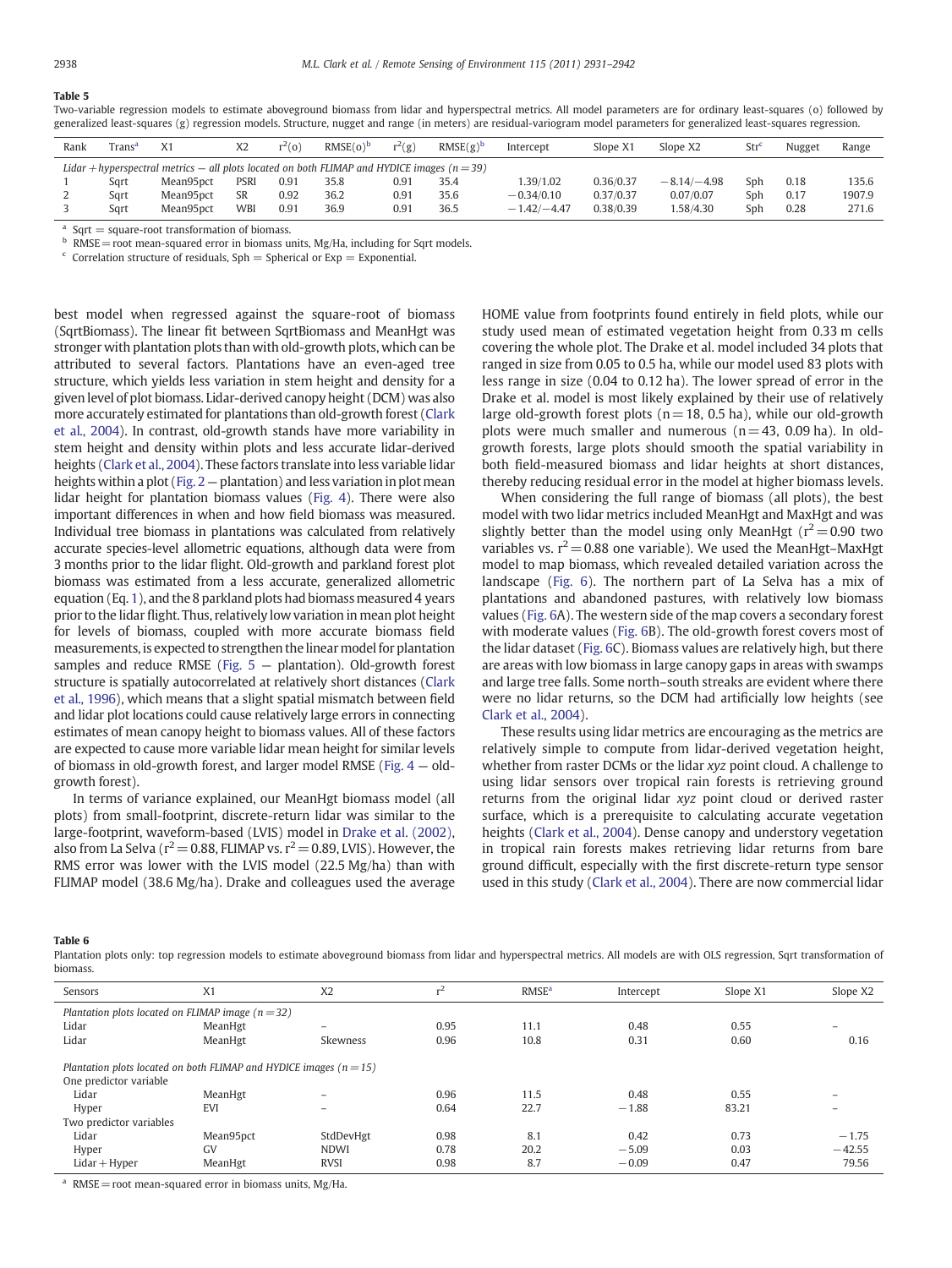<span id="page-8-0"></span>![](_page_8_Figure_1.jpeg)

Fig. 5. Ordinary least-squares regression model for estimating plot-level biomass (square-root) from lidar-derived plot mean height (MeanHgt), for plots in plantations and managed parkland/old-growth forest.

sensors that record multiple discrete returns, which typically include a last return and have relatively high point density. These sensors will undoubtedly make ground-retrieval in tropical rain forests more accurate. Improvements in ground-retrieval should strengthen biomass estimation models by reducing RMSE. Further experiments should analyze the optimal lidar footprint size and density to adequately retrieve the ground, derive canopy heights, and the subsequent sensitivity of biomass estimates to these parameters.

We found that hyperspectral metrics provided lower accuracy in estimating biomass than lidar metrics, whether with all plots or with the more accurate plantation plots. Models with two hyperspectral metrics performed slightly better than models with one hyperspectral metric, although even these models had poorer performance than models with single lidar metrics. Furthermore, the best model with a single lidar and hyperspectral metric was no better than the best model using two lidar metrics, with either all plots or plantations only. For our remote sensing datasets, suite of metrics and tropical rain forest site, hyperspectral data did not improve biomass estimation models, and so these data were not worth the additional cost and time needed for acquisition and processing.

Although they did not improve biomass estimation, the hyperspectral metrics selected in the regression models were a mix of indices that track green vegetation and structure (i.e., SR, NDVI, EVI, and GV), canopy water (WBI and NDWI), leaf and fruit senescence (PSRI) and lignin concentrations (NDLI). The NDLI was the best hyperspectral metric for single-variable models using all plots, with NDLI values increasing sharply with biomass ([Fig. 4\)](#page-6-0). However, the linear relationship was heavily influenced by the 4 lowest biomass

plots. These plots were from plantations with a 1-yr harvest cycle. The two lowest biomass plots also had the lowest NDLI values near 0.02 [\(Fig. 4\)](#page-6-0), while the other two plots had slightly higher NDLI of 0.032 and 0.036. Harvest was conducted after biomass was measured in the field, making the relationship between lidar and hyperspectral metrics at this low end of biomass suspect. When the 2 lowest biomass plots were removed from the regression model, the model  $r<sup>2</sup>$ dropped from 0.49 to 0.26. Since the NDLI model is not robust without these low biomass plots, we do not discuss it further.

#### 4.2. Leaf phenology and metric variability

An important consideration in these analyses is tree phenology, especially leaf senescence. Several species of canopy trees in oldgrowth forest were shedding leaves or leafless at the time of the hyperspectral flight in March, while more tree species had leaves when the FLI-MAP data were acquired in September ([Frankie et al.,](#page-10-0) [1974\)](#page-10-0). Trunks and branches of large canopy trees are the dominant components of forest biomass, and tree-level biomass is typically estimated from general equations based on stem diameter without considering leaf phenology. However, leaf phenology causes temporal variation in hyperspectral and lidar metrics even though plot biomass remains relatively stable throughout the year; and thus, relationships between metrics and biomass will change depending on the time of year that the sensors are flown.

If our lidar sensor had been flown when there was a greater percentage of leafless trees in the canopy (i.e., January through March), and we assume that ground retrieval accuracy remains constant, we would expect more canopy lidar returns from deeper in the canopy and lower values for MeanHgt, MedianHgt and MedMax and increasing values of StdDevHgt. Plot-scale metrics such as MaxHgt and Mean95pct height should be less affected by leaf phenology because large branches continue to cause upper-canopy returns when trees are leafless, especially with a lidar sensor offering high point density [\(Brandtberg et al., 2003; Clark, 2007](#page-10-0)). Future research should investigate how the lidar–biomass relationship varies with levels of canopy deciduousness and point density ([Drake et al.,](#page-10-0) [2003\)](#page-10-0).

Tree leaf phenology is also an important consideration with hyperspectral metrics. First, a decrease in canopy leaves, or LAI, changes the fractional spectral mixture of an individual species' leaves, bark, fruits and flowers, understory vegetation and soil, and canopy lianas (vines), moss and lichen, within the sensor instantaneous field of view (IFOV). For example, chlorophyll and NIR water absorption features from green leaves are expressed more deeply in the photon scattering environment provided by high LAI canopies [\(Asner, 1998\)](#page-9-0). In contrast, SWIR absorptions from protein, nitrogen, starch, lignin, cellulose, and sugars [\(Curran, 1989; Elvidge, 1990](#page-10-0)) are typically obscured by heavy water absorption in high LAI canopies. Thus, as an old-growth tropical forest enters a season with a relatively high fractional cover of senescing leaves or exposed branches in the canopy, we would expect chlorophyll and water absorption metrics (e.g., EVI and WBI) to decrease and SWIR absorption metrics (e.g., NDLI) to increase, while biomass remains relatively stable.

In fusing hyperspectral and lidar data for biomass estimation, one of the best uses of the hyperspectral information may be to adjust the lidar predictive models for species or canopy state ([Anderson et al.,](#page-9-0) [2008; Swatantran et al.,](#page-9-0) in press). For species-rich continental tropical rain forests, it is currently unrealistic to classify all canopy tree species from hyperspectral data [\(Clark et al., 2005\)](#page-10-0), nor do we have a wide range of allometric biomass equations for tropical species. However, there is potential to map the fractional cover of canopy senescence or deciduousness, perhaps through a metric such as NPV [\(Bohlman,](#page-10-0) [2008\)](#page-10-0). This type of analysis was not possible with our lidar and hyperspectral datasets as they were flown at two different seasons, with large differences in canopy phenology. However, this analysis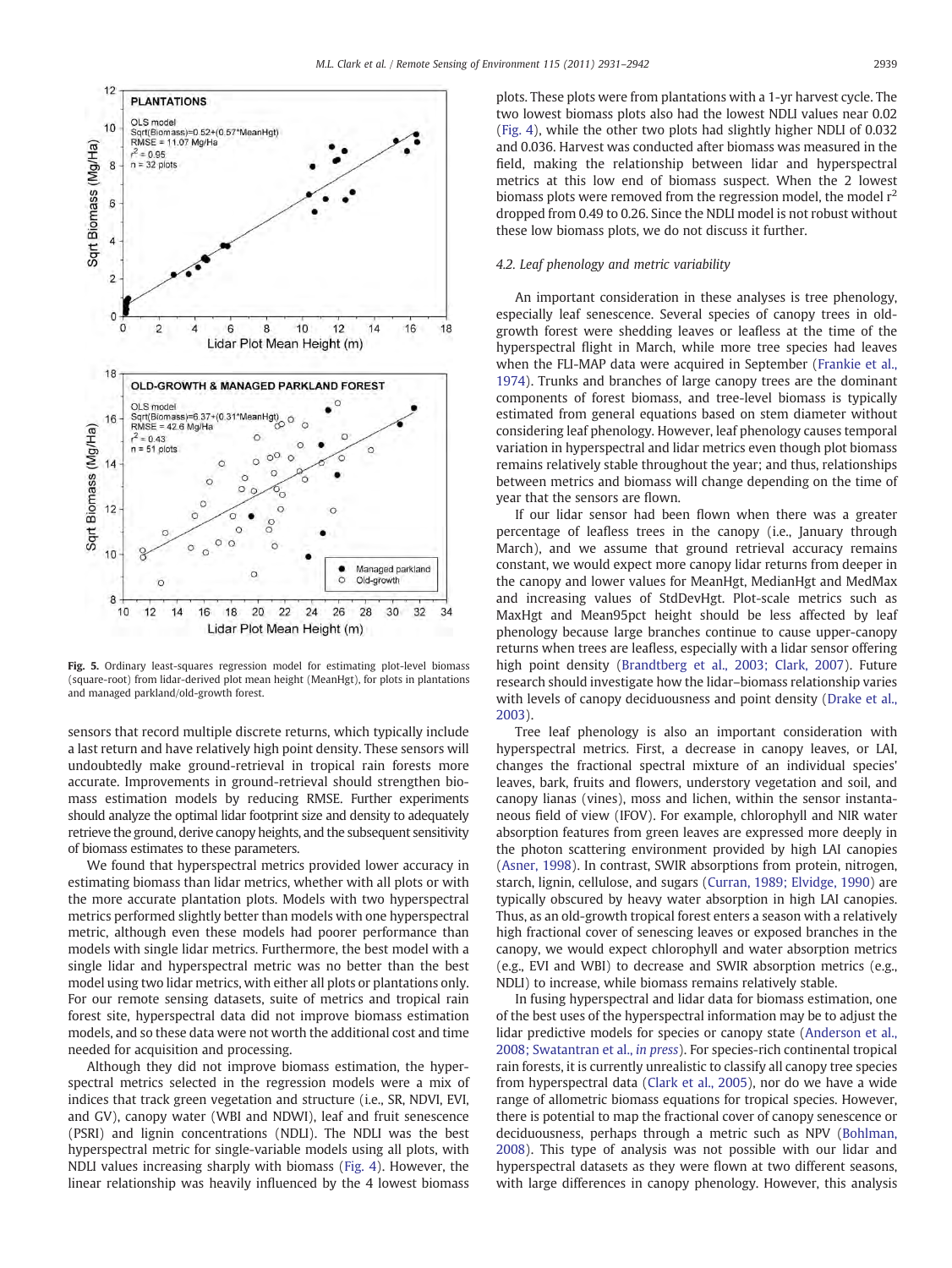<span id="page-9-0"></span>![](_page_9_Figure_2.jpeg)

Fig. 6. Estimated aboveground biomass (Mg/Ha) across the La Selva landscape, which includes A. abandoned pastures, B. plantations, C. secondary forests, and D. old-growth forests. Inset is the histogram from all 8299  $30 \times 30$  m cells in the biomass map.

would be possible with simultaneous (or nearly so) acquisition of lidar and hyperspectral data, such as that provided by the Carnegie Airborne Observatory (Asner et al., 2007; Asner et al., 2008b).

#### 5. Conclusion

The goal of this study was to assess small-footprint lidar and hyperspectral metrics for estimating aboveground biomass over a tropical rain forest landscape. Relatively simple lidar metrics derived from canopy heights within plots, such as mean height, had an impressive capacity to estimate biomass over a range of values. This study supports conclusions from studies at this and other climate zones that lidar is a premier instrument for mapping biomass (i.e., carbon stocks) across broad spatial scales (Anderson et al., 2008; Drake et al., 2002, 2003; Swatantran et al., in press). In agreement with conclusions by [Swatantran et al. \(in press\)](#page-11-0) for a temperature forest site, hyperspectral metrics provided no additional benefit for estimating biomass in our tropical rain forest landscape.

Ultimately, a spaceborne system will be needed to map carbon stocks and flux at the broad spatial scales needed to support global carbon-emission regulation ([Houghton, 2005; Rosenqvist et al.,](#page-10-0) [2003\)](#page-10-0). We suggest that future work in tropical forests should explore the sensitivity of lidar metrics to canopy-level leaf phenology, which varies throughout the year, and improving ground-retrieval accuracy. Newer lidar sensors that can sample at high point densities and record last discrete returns will help resolve these research questions. Hyperspectral sensors may be best suited for adjusting lidar-based biomass estimation equations for vegetation phenology or stress, as long as the sensors are flown simultaneously or close in time. Wellcalibrated hyperspectral sensors, covering the full range of wavelengths from visible to shortwave-infrared energy, can take advantage of biochemical absorption properties that are expressed with varying

levels of canopy LAI due to stress or seasonality. Taken together, airborne lidar and hyperspectral sensors will play an important role in determining sensor parameters for future spaceborne sensors.

#### Acknowledgments

This research was funded in part by "Multisite Integration of LIDAR and Hyperspectral Data for Improved Estimation of Carbon Stocks and Exchanges", (P.I. Dar Roberts), NASA Carbon Cycle Science grant (NNG05GE56G). The collection of old-growth tree data from CARBONO plots was funded by the National Science Foundation under Grant DEB-0129038 and the Andrew W. Mellon Foundation. Funding to measure plantation biomass data came from National Science Foundation award DEB-9975235 and the Andrew W. Mellon Foundation. Arboretum stem data were collected by Orlando Vargas, OTS. HYDICE and lidar data were donated to OTS by the U.S. Spectral Information Technology Application Center (SITAC) and U.S. Army Corps of Engineers Topographic Engineering Center, respectively.

#### References

- Anderson, J. E., Plourde, L. C., Martin, M. E., Braswell, B. H., Smith, M. L., Dubayah, R. O., Hofton, M. A., & Blair, J. B. (2008). Integrating waveform lidar with hyperspectral imagery for inventory of a northern temperate forest. Remote Sensing of Environment, 112(4), 1856–1870.
- Angelsen, A., Brown, S., Loisel, C., Peskett, L., Streck, C., & Zarin, D. (2009). Reducing Emissions from Deforestation and Forest Degradation (REDD): an options assessment report. Washington, DC: Meridian Institute.
- Asner, G. P. (1998). Biophysical and biochemical sources of variability in canopy reflectance. Remote Sensing of Environment, 64(3), 234–253.
- Asner, G. P., Jones, M. O., Martin, R. E., Knapp, D. E., & Hughes, F. R. (2008a). Remote sensing of native and invasive species in Hawaiian forests. Remote Sensing of Environment, 112, 1912–1926.
- Asner, G. P., Knapp, D. E., Jones, M. O., Kennedy-Bowdoin, T., Martin, R. E., Boardman, J., & Field, C. B. (2007). Carnegie Airborne Observatory: In-flight fusion of hyperspectral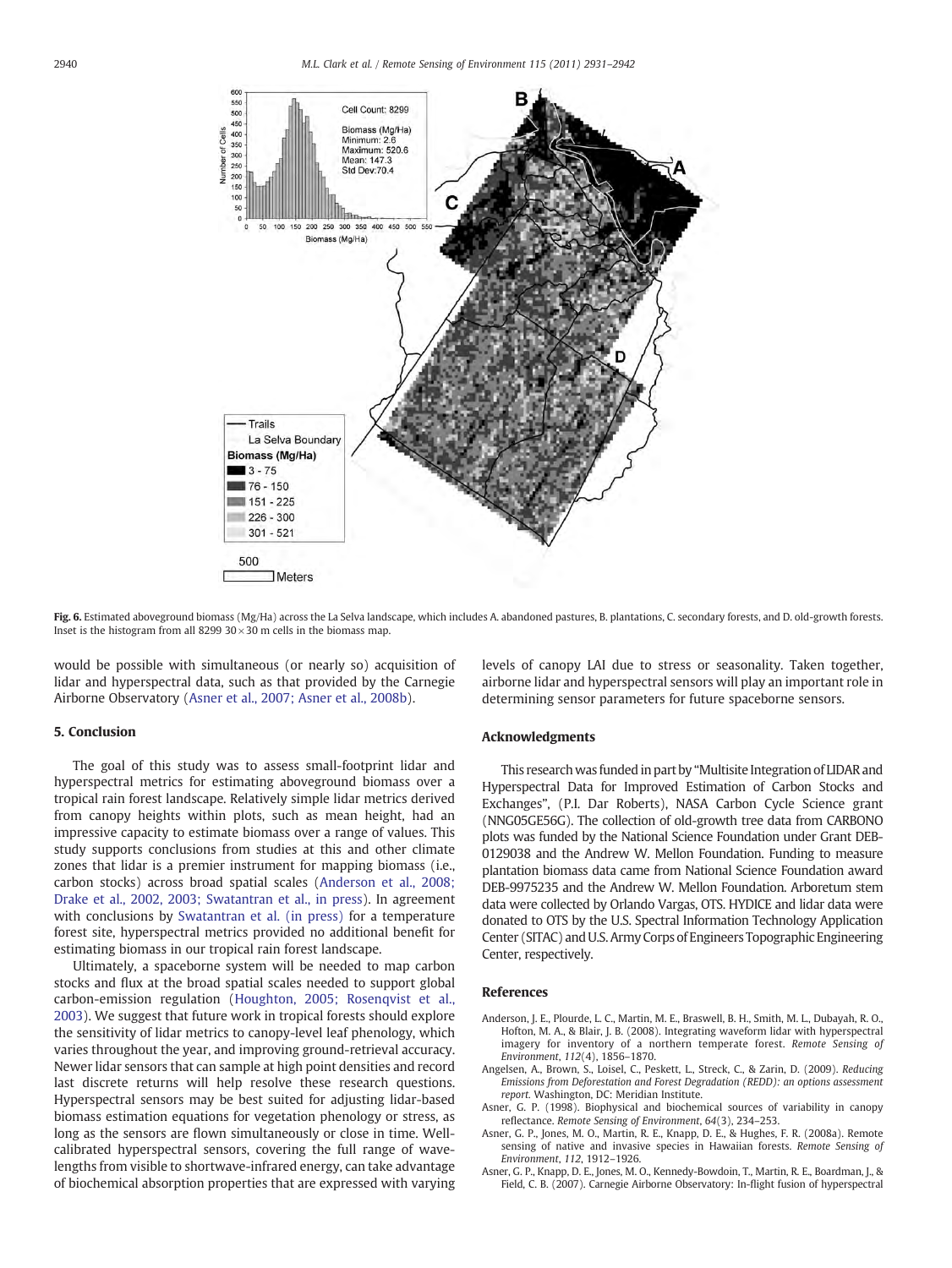<span id="page-10-0"></span>imaging and waveform light detection and ranging (wLiDAR) for three-dimensional studies of ecosystems. Journal of Applied Remote Sensing, 1. doi[:10.1117/1.2794018](http://dx.doi.org/10.1117/1.2794018).

- Asner, G. P., Knapp, D. E., Kennedy-Bowdoin, T., Jones, M. O., Martin, R. E., Boardman, J., & Hughes, R. F. (2008b). Invasive species detection in Hawaiian rainforests using airborne imaging spectroscopy and LiDAR. Remote Sensing of Environment, 112, 1942–1955.
- Asner, G. P., & Lobell, D. B. (2000). A biogeophysical approach for automated SWIR unmixing of soils and vegetation. Remote Sensing of Environment, 74(1), 99–112.
- Asner, G. P., Martin, R. E., Carlson, K. M., Rascher, U., & Vitousek, P. M. (2006). Vegetation–climate interactions among native and invasive species in Hawaiian rainforest. Ecosystems, 9, 1106–1117.
- Asner, G. P., & Vitousek, P. M. (2005). Remote analysis of biological invasion and biogeochemical change. Proc. Natl. Acad. Sci. USA, 102(12), 4383–4386.
- Basedow, R. W., Carmer, D. C., & Anderson, M. E. (1995). HYDICE system: Implementation and performance, Vol. 2480, Orlando, FL, USA: SPIE Proceedings Feb. 17–24.
- Blair, J. B., & Hofton, M. A. (1999). Modeling laser altimeter return waveforms over complex vegetation using high-resolution elevation data. Geophysical Research Letters, 26, 2509–2512.
- Bohlman, S. (2008). Hyperspectral remote sensing of exposed wood and deciduous trees in seasonal tropical forests. In M. Kalacska, & G. A. Sanchez-Azofeifa (Eds.), Chapter 8 in hyperspectral remote sensing of tropical and sub-tropical forests (pp. 177–192). New York: CRC Press.
- Brandtberg, T., Warner, T. A., Landenberger, R. E., & McGraw, J. B. (2003). Detection and analysis of individual leaf-off tree crowns in small footprint, high sampling density lidar data from the eastern deciduous forest in North America. Remote Sensing of Environment, 85(3), 290–303.
- Brown, S. (1997). Estimating biomass and biomass change of tropical forests: A primer. UN-FAO Forestry Paper 134. Rome, Italy: UN-FAO.
- Carlson, K. M., Asner, G. P., Hughes, R. F., Ostertag, R., & Martin, R. E. (2007). Hyperspectral remote sensing of canopy biodiversity in Hawaiian lowland rainforests. Ecosystems, 10, 536–549.
- Clark, M.L. (2005). An assessment of hyperspectral and lidar remote sensing for the monitoring of tropical rain forest trees. Doctoral Dissertation, University of California, Santa Barbara, USA, 319 pp.
- Clark, M. L. (2007). Relative advantages of airborne lidar and hyperspectral data for individual tropical tree classification. Proceedings of the 32nd International Symposium on Remote Sensing of Environment, June 25-29 San Jose, Costa Rica.
- Clark, D. B., & Clark, D. A. (2000). Landscape-scale variation in forest structure and biomass in a tropical rain forest. Forest Ecology and Management, 137(1–3), 185–198.
- Clark, D. B., Clark, D. A., Rich, P. M., Weiss, S., & Oberbauer, S. F. (1996). Landscape scale evaluation of understory light and canopy structure: Methods and application in a neotropical lowland rain forest. Canadian Journal of Forest Research, 26(5), 747–757.
- Clark, M. L., Clark, D. B., & Roberts, D. A. (2004). Small-footprint lidar estimation of subcanopy elevation and tree height in a tropical rain forest landscape. Remote Sensing of Environment, 91(1), 68–89.
- Clark, M. L., Roberts, D. A., & Clark, D. B. (2005). Hyperspectral discrimination of tropical rain forest tree species at leaf to crown scales. Remote Sensing of Environment, 96(3–4), 375–398.
- Cole, T. G., & Ewel, J. J. (2006). Allometric equations for four valuable tropical tree species. Forest Ecology and Management, 229, 351–360.
- Cressie, N. A. C. (1993). Statistics for spatial data. Inc, New York: John Wiley & Sons.
- Curran, P. J. (1989). Remote sensing of foliar chemistry. Remote Sensing of Environment, 30(3), 271–278.
- DeFries, R., Achard, F., Brown, S., Herold, M., Murdiyarso, D., Schlamadinger, B., & de Souza Jr, C. (2007). Earth observations for estimating greenhouse gas emissions from deforestation in developing countries. Environmental Science and Policy, 10, 385–394.
- Dennison, P. E., Roberts, D. A., Thorgusen, S. R., Regelbrugge, J. C., Weise, D., & Lee, C. (2003). Modeling seasonal changes in live fuel moisture and equivalent water thickness using a cumulative water balance index. Remote Sensing of Environment, 88(4), 442–452.
- Dixon, R. K., Brown, S., Houghton, R. A., Solomon, A. M., Trexler, M. C., & Wisniewski, J. (1994). Carbon pools and flux of global forest eco-systems. Science, 263(5144), 185–190.
- Drake, J. B., Dubayah, R. O., Clark, D. B., Knox, R. G., Blair, J. B., Hofton, M. A., Chazdon, R. L., Weishampel, J. F., & Prince, S. D. (2002). Estimation of tropical forest structural characteristics using large-footprint lidar. Remote Sensing of Environment, 79, 305–319.
- Drake, J. B., Knox, R. G., Dubayah, R. O., Clark, D. B., Condit, R., Blair, J. B., & Hofton, M. A. (2003). Above-ground biomass estimation in closed canopy neotropical forests using lidar remote sensing: Factors affecting the generality of relationships. Global Ecology and Biogeography, 12, 147–159.
- Elvidge, C. D. (1990). Visible and near-infrared reflectance characteristics of dry plant materials. International Journal of Remote Sensing, 11(10), 1775–1795.
- Elvidge, C. D., & Chen, Z. K. (1995). Comparison of broadband and narrowband red and near-infrared vegetation indexes. Remote Sensing of Environment, 54(1), 38–48.
- Foody, G. M., Boyd, D. S., & Cutler, M. E. J. (2003). Predictive relations of tropical forest biomass from Landsat TM data and their transferability between regions. Remote Sensing of Environment, 85(4), 463–474.
- Frankie, G. W., Baker, H. G., & Opler, P. A. (1974). Comparative phenological studies of trees in tropical wet and dry forests in the lowlands of Costa Rica. Journal of Ecology, 62(3), 881–919.
- Gao, B. C. (1996). NDWI A normalized difference water index for remote sensing of vegetation liquid water from space. Remote Sensing of Environment, 58(3), 257–266.
- Hall, F. G., Huemmrich, K. F., Goetz, S. J., Sellers, P. J., & Nickeson, J. E. (1992). Satellite remote sensing of surface energy balance: Success, failures, and unresolved issues in FIFE. Journal of Geophysical Research, 97(D17), 19,061–19,089.
- Hall, F. G., Shimabukuro, Y. E., & Huemmrich, K. F. (1995). Remote sensing of forest biophysical structure using mixture decomposition and geometric reflectance models. Ecological Applications, 5(4), 993–1013.
- Holdridge, L. R. (1971). Forest environments in tropical life zones: A pilot study. New York: Pergamon Press.
- Houghton, R. A. (2005). Aboveground forest biomass and the global carbon balance. Global Change Biology, 11, 945–958.
- Huete, A. R. (1988). A Soil Adjusted Vegetation Index (SAVI). Remote Sensing of Environment, 25(3), 295–309.
- Huete, A., Didan, K., Miura, T., Rodriguez, E. P., Gao, X., & Ferreira, L. G. (2002). Overview of the radiometric and biophysical performance of the MODIS vegetation indices. Remote Sensing of Environment, 83(1–2), 195–213.
- Huete, A. R., Jackson, R. D., & Post, D. F. (1985). Spectral response of a plant canopy with different soil backgrounds. Remote Sensing of Environment, 17, 37–53.
- Imhoff, M. L. (1995). Radar backscatter and biomass saturation Ramifications for global biomass inventory. IEEE Transactions on Geoscience and Remote Sensing, 33(2), 511–518.
- Jordan, C. F. (1969). Derivation of Leaf-Area Index from quality of light on the forest floor. Ecology, 50(4), 663–666.
- Kalacska, M., Bohlman, S., Sanchez-Azofeifa, G. A., Castro-Esau, K., & Caelli, T. (2007a). Hyperspectral discrimination of tropical dry forest lianas and trees: Comparative data reduction approaches at the leaf and canopy levels. Remote Sensing of Environment, 109, 406–415.
- Kalacska, M., Sanchez-Azofeifa, G. A., Rivard, B., Caelli, T., White, H. P., & Calvo-Alvarado, J. C. (2007b). Ecological fingerprinting of ecosystem succession: Estimating secondary tropical dry forest structure and diversity using imaging spectroscopy. Remote Sensing of Environment, 108, 82–96.
- Kasischke, E. S., Melack, J. M., & Dobson, M. C. (1997). The use of imaging radars for ecological applications — A review. Remote Sensing of Environment, 59(2), 141–156.
- Keshava, N., & Mustard, J. F. (2002). Spectral unmixing. IEEE Signal Processing Magazine, 19(1), 44–57.
- Koetz, B., Sun, G., Morsdorf, F., Ranson, K. J., Kneubühler, M., Itten, K., & Allgöwer, B. (2007). Fusion of imaging spectrometer and LIDAR data over combined radiative transfer models for forest canopy characterization. Remote Sensing of Environment, 106, 449–459.
- Lark, R. M. (2000). Regression analysis with spatially autocorrelated error: Simulation studies and application to mapping of soil organic matter. International Journal of Geographical Information Science, 14(3), 247–264.
- Lark, R. M., & Cullis, B. R. (2004). Model-based analysis using REML for inference from systematically sampled data on soil. European Journal of Soil Science, 55(4), 799–813.
- Lefsky, M. A., Cohen, W. B., Harding, D. J., Parker, G. G., Acker, S. A., & Gower, S. T. (2002a). Lidar remote sensing of above-ground biomass in three biomes. Global Ecology and Biogeography, 11(5), 393–399.
- Lefsky, M. A., Cohen, W. B., Parker, G. G., & Harding, D. J. (2002b). Lidar remote sensing for ecosystem studies. Bioscience, 52(1), 19–30.
- Lefsky, M. A., Keller, M., Panga, Y., de Camargo, P. B., & Hunter, M. O. (2007). Revised method for forest canopy height estimation from Geoscience Laser Altimeter System waveforms. Journal of Applied Remote Sensing, 1, 1–18.
- Lucas, R., Bunting, P., Paterson, M., & Chisholm, L. (2008). Classification of Australian forest communities using aerial photography, CASI and HyMap data. Remote Sensing of Environment, 112, 2088–2103.
- Luckman, A., Baker, J., Kuplich, T. M., Yanasse, C. D. F., & Frery, A. C. (1997). A study of the relationship between radar backscatter and regenerating tropical forest biomass for spaceborne SAR instruments. Remote Sensing of Environment, 60(1), 1–13.
- McGwire, K., Minor, T., & Fenstermaker, L. (2000). Hyperspectral mixture modeling for quantifying sparse vegetation cover in arid environments. Remote Sensing of Environment, 72(3), 360–374.
- Menalled, F. D., Kelty, M. J., & Ewel, J. J. (1998). Canopy development in tropical tree plantations: A comparison of species mixtures and monocultures. Forest Ecology and Management, 104, 249–263.
- Merton, R., & Huntington., J. (1999). Early simulation results of the ARIES-1 satellite sensor for multi-temporal vegetation research derived from AVIRIS. Pasadena, CA: NASA Jet Propulsion Lab Available at ftp://popo.jpl.nasa.gov/pub/docs/workshops/99\_docs/41. pdf (verified 8 Apr. 2008).
- Merzlyak, M. N., Gitelson, A., Chivkunova, O. B., & Rakitin, V. Y. (1999). Non-destructive optical detection of pigment changes during leaf senescence and fruit ripening. Physiologica Plantarum, 106, 135–141.
- Myneni, R. B., Hall, F. G., Sellers, P. J., & Marshak, A. L. (1995). The interpretation of spectral vegetation indexes. IEEE Transactions on Geoscience and Remote Sensing, 33, 481–486. Næsset, E. (1997). Determination of mean tree height of forest stands using airborne
- laser scanner data. ISPRS Journal of Photogrammetry and Remote Sensing, 52, 49–56. Nepstad, D., Veríssimo, A., Alencar, A., Nobre, C., Lima, E., Lefebvre, P., Schlesinger, P.,
- Potterk, C., Moutinho, P., Mendoza, E., Cochrane, M., & Brooks, V. (1999). Largescale impoverishment of Amazonian forests by logging and fire. Nature, 398, 505–508.
- Nilsson, M. (1996). Estimation of tree heights and stand volume using an airborne lidar system. Remote Sensing of Environment, 56(1), 1–7.
- Peddle, D. R., Brunke, S. P., & Hall, F. G. (2001). A comparison of spectral mixture analysis and ten vegetation indices for estimating boreal forest biophysical information from airborne data. Canadian Journal of Remote Sensing, 27(6), 627–635.
- Peñuelas, J., Pinol, J., Ogaya, R., & Filella, I. (1997). Estimation of plant water concentration by the reflectance water index WI (R900/R970). International Journal of Remote Sensing, 18(13), 2869–2875.
- Perry, E. M., & Roberts, D. A. (2008). Sensitivity of narrow-band and broad-band indices for assessing nitrogen availability and water stress in annual crop. Agronomy Journal., 100(4), 1211–1219.